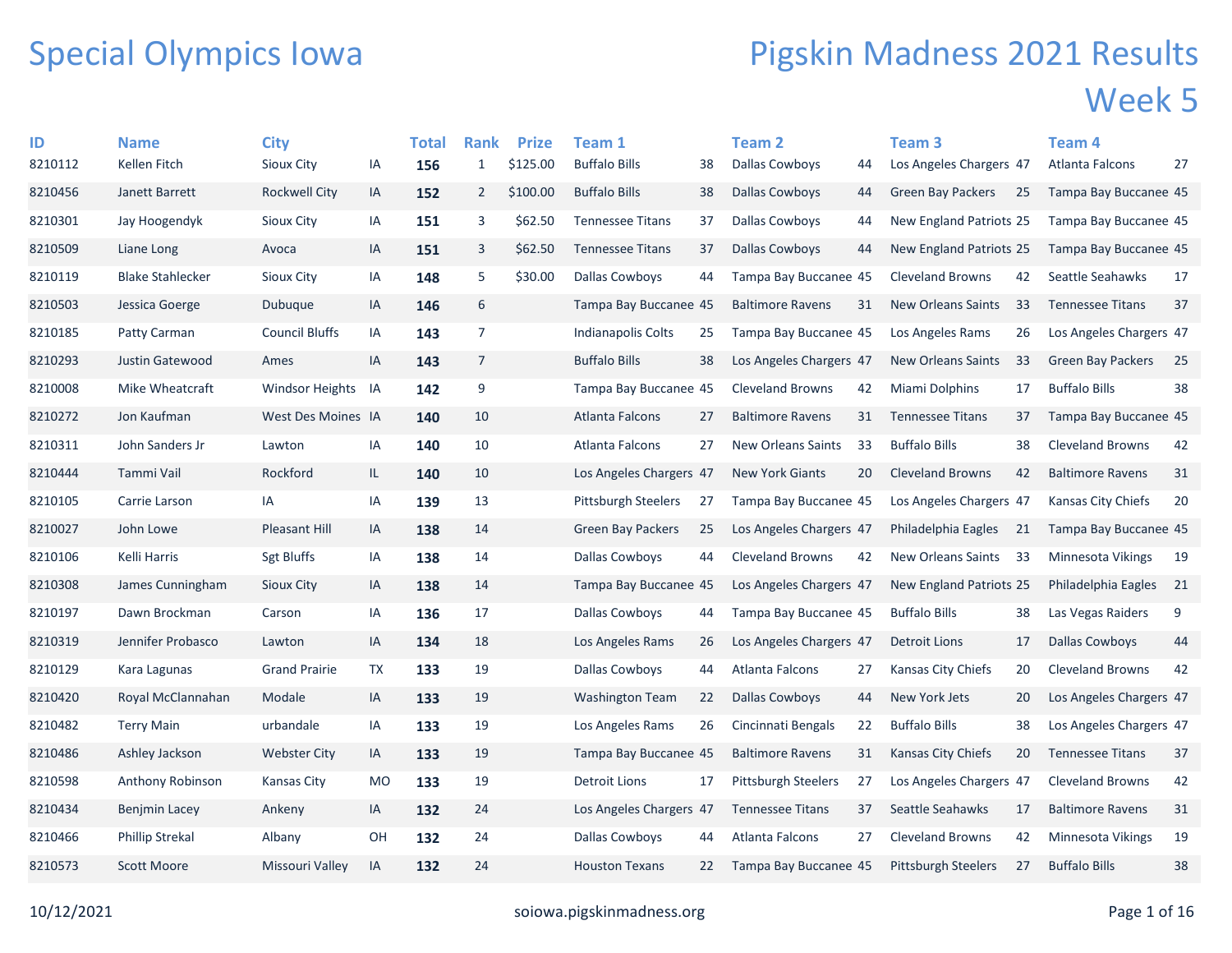| ID<br>8210014 | <b>Name</b><br>Ken Scarpino | <b>City</b><br>Des Moines | IA        | <b>Total</b><br>131 | <b>Rank</b><br>27 | <b>Prize</b> | Team 1<br>Los Angeles Chargers 47 |    | <b>Team 2</b><br><b>Pittsburgh Steelers</b> | 27 | Team <sub>3</sub><br><b>Tennessee Titans</b> | 37 | Team <sub>4</sub><br>Chicago Bears | 20 |
|---------------|-----------------------------|---------------------------|-----------|---------------------|-------------------|--------------|-----------------------------------|----|---------------------------------------------|----|----------------------------------------------|----|------------------------------------|----|
| 8210314       | <b>Eric Carlson</b>         | Sgt. Bluffs               | IA        | 131                 | 27                |              | Cincinnati Bengals                | 22 | Tampa Bay Buccanee 45                       |    | Arizona Cardinals                            | 17 | Los Angeles Chargers 47            |    |
| 8210454       | Jody Erion                  | Farley                    | IA        | 131                 | 27                |              | Jacksonville Jaguars              | 19 | Kansas City Chiefs                          | 20 | Tampa Bay Buccanee 45                        |    | Los Angeles Chargers 47            |    |
| 8210488       | Ashley Jackson              | <b>Webster City</b>       | IA        | 129                 | 30                |              | New York Jets                     | 20 | <b>Kansas City Chiefs</b>                   | 20 | <b>Cleveland Browns</b>                      | 42 | Los Angeles Chargers 47            |    |
| 8210225       | James Grimes                | Altoona                   | IA        | 127                 | 31                |              | Los Angeles Chargers 47           |    | <b>Washington Team</b>                      | 22 | Kansas City Chiefs                           | 20 | <b>Buffalo Bills</b>               | 38 |
| 8210304       | John Nelsen                 | Lawton                    | IA        | 127                 | 31                |              | <b>New York Giants</b>            | 20 | Los Angeles Chargers 47                     |    | <b>Buffalo Bills</b>                         | 38 | <b>Washington Team</b>             | 22 |
| 8210471       | Janet Smith                 | Clive                     | IA        | 127                 | 31                |              | <b>Baltimore Ravens</b>           | 31 | New England Patriots 25                     |    | <b>Dallas Cowboys</b>                        | 44 | <b>Pittsburgh Steelers</b>         | 27 |
| 8210501       | <b>Cher Towey</b>           | Waukee                    | IA        | 127                 | 31                |              | <b>Baltimore Ravens</b>           | 31 | New Orleans Saints 33                       |    | <b>Green Bay Packers</b>                     | 25 | <b>Buffalo Bills</b>               | 38 |
| 8210530       | Catherine Luchte            | <b>Colorado Springs</b>   | CO        | 127                 | 31                |              | <b>Buffalo Bills</b>              | 38 | Los Angeles Chargers 47                     |    | New England Patriots 25                      |    | <b>Detroit Lions</b>               | 17 |
| 8210104       | <b>Ethan Riley</b>          | Sioux City                | IA        | 126                 | 36                |              | <b>Tennessee Titans</b>           | 37 | <b>Denver Broncos</b>                       | 19 | Indianapolis Colts                           | 25 | Tampa Bay Buccanee 45              |    |
| 8210410       | Mary F Rogowicki            | Tuckahoe                  | <b>NY</b> | 126                 | 36                |              | <b>Dallas Cowboys</b>             | 44 | Minnesota Vikings                           | 19 | <b>Buffalo Bills</b>                         | 38 | <b>Indianapolis Colts</b>          | 25 |
| 8210476       | Marcus Barkema              | Goodell                   | IA        | 126                 | 36                |              | Green Bay Packers                 | 25 | <b>Buffalo Bills</b>                        | 38 | <b>Tennessee Titans</b>                      | 37 | Los Angeles Rams                   | 26 |
| 8210519       | Heidi Komes                 | <b>Union Center</b>       | IA        | 126                 | 36                |              | <b>New York Giants</b>            | 20 | Chicago Bears                               | 20 | <b>Dallas Cowboys</b>                        | 44 | <b>Cleveland Browns</b>            | 42 |
| 8210545       | Joseph Owens                | Altoona                   | IA        | 125                 | 40                |              | New Orleans Saints                | 33 | Tampa Bay Buccanee 45                       |    | Pittsburgh Steelers                          | 27 | New York Jets                      | 20 |
| 8210554       | Lora Coffman                | Des Moines                | IA        | 125                 | 40                |              | <b>Dallas Cowboys</b>             | 44 | <b>Buffalo Bills</b>                        | 38 | <b>Carolina Panthers</b>                     | 18 | New England Patriots 25            |    |
| 8210015       | Jeff Eldred                 | <b>Webster Groves</b>     | <b>MO</b> | 124                 | 42                |              | Chicago Bears                     | 20 | Cincinnati Bengals                          | 22 | <b>Dallas Cowboys</b>                        | 44 | <b>Buffalo Bills</b>               | 38 |
| 8210502       | Cher Towey                  | Waukee                    | IA        | 124                 | 42                |              | Tampa Bay Buccanee 45             |    | Seattle Seahawks                            | 17 | Chicago Bears                                | 20 | <b>Cleveland Browns</b>            | 42 |
| 8210568       | Jean Wulf                   | Davenport                 | IA        | 124                 | 42                |              | <b>Buffalo Bills</b>              | 38 | <b>Pittsburgh Steelers</b>                  | 27 | <b>Washington Team</b>                       | 22 | <b>Tennessee Titans</b>            | 37 |
| 8210253       | Craig Weatherall            | West Des Moines IA        |           | 123                 | 45                |              | <b>Cleveland Browns</b>           | 42 | Atlanta Falcons                             | 27 | Las Vegas Raiders                            | 9  | Tampa Bay Buccanee 45              |    |
| 8210261       | Jim Barrett                 | West Des Moines IA        |           | 123                 | 45                |              | Philadelphia Eagles               | 21 | <b>Buffalo Bills</b>                        | 38 | <b>Houston Texans</b>                        | 22 | <b>Cleveland Browns</b>            | 42 |
| 8210584       | <b>Brady Oldag</b>          | <b>Cedar Falls</b>        | IA        | 123                 | 45                |              | <b>Tennessee Titans</b>           | 37 | <b>Cleveland Browns</b>                     | 42 | Carolina Panthers                            | 18 | Los Angeles Rams                   | 26 |
| 8210116       | <b>Brent Eickholt</b>       | Sioux City                | IA        | 122                 | 48                |              | <b>Dallas Cowboys</b>             | 44 | Minnesota Vikings                           | 19 | <b>Cleveland Browns</b>                      | 42 | Miami Dolphins                     | 17 |
| 8210451       | James Strekal               | Lowgap                    | <b>NC</b> | 122                 | 48                |              | <b>Tennessee Titans</b>           | 37 | <b>Buffalo Bills</b>                        | 38 | <b>New York Giants</b>                       | 20 | Atlanta Falcons                    | 27 |
| 8210460       | Amanda Sipple               | Omaha                     | <b>NE</b> | 122                 | 48                |              | Chicago Bears                     | 20 | <b>Tennessee Titans</b>                     | 37 | Philadelphia Eagles                          | 21 | <b>Dallas Cowboys</b>              | 44 |
| 8210023       | <b>Greg Shawler</b>         | Creston                   | IA        | 121                 | 51                |              | <b>Dallas Cowboys</b>             | 44 | Carolina Panthers                           | 18 | Miami Dolphins                               | 17 | <b>Cleveland Browns</b>            | 42 |
| 8210258       | Conner McCuen               | West Des Moines IA        |           | 121                 | 51                |              | <b>Denver Broncos</b>             | 19 | <b>Tennessee Titans</b>                     | 37 | Philadelphia Eagles                          | 21 | <b>Dallas Cowboys</b>              | 44 |
| 8210291       | <b>Mark Miller</b>          | Ames                      | IA        | 121                 | 51                |              | Las Vegas Raiders                 | 9  | <b>Buffalo Bills</b>                        | 38 | Atlanta Falcons                              | 27 | Los Angeles Chargers 47            |    |
| 8210524       | Jason Jones                 | Epworth                   | IA        | 121                 | 51                |              | New York Giants                   | 20 | <b>Tennessee Titans</b>                     | 37 | New York Jets                                | 20 | <b>Dallas Cowboys</b>              | 44 |
| 8210029       | Paul Patterson              | Norwalk                   | IA        | 120                 | 55                |              | <b>Washington Team</b>            | 22 | Los Angeles Chargers 47                     |    | <b>Baltimore Ravens</b>                      | 31 | Chicago Bears                      | 20 |
| 8210178       | Gerogia Goltl               | Omaha                     | <b>NE</b> | 120                 | 55                |              | Los Angeles Rams                  | 26 | <b>Indianapolis Colts</b>                   | 25 | <b>Pittsburgh Steelers</b>                   | 27 | <b>Cleveland Browns</b>            | 42 |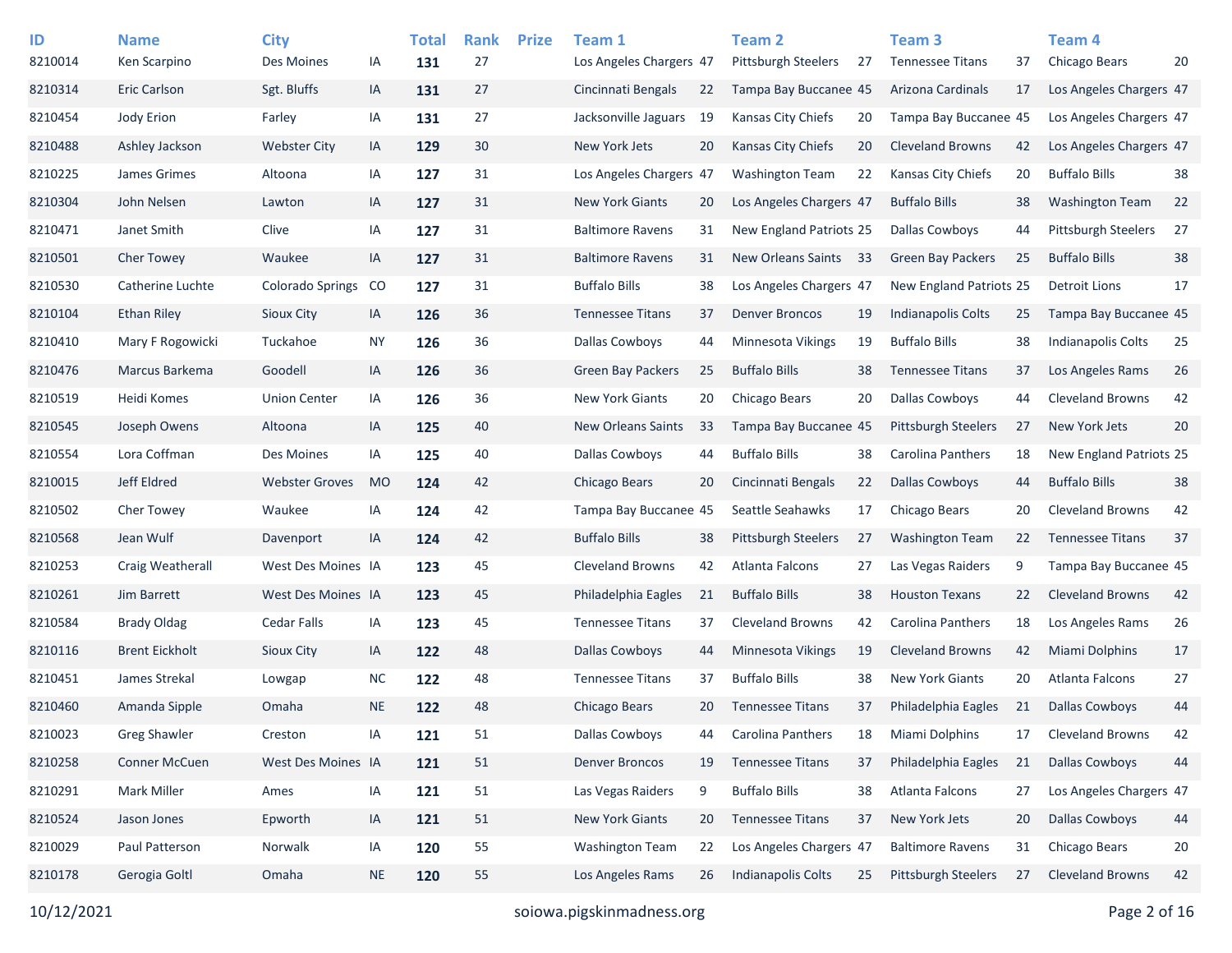| ID<br>8210307 | <b>Name</b><br>Jeffrey Demetri | <b>City</b><br>Hinton | ΙA        | <b>Total</b><br>120 | <b>Rank</b><br>55 | <b>Prize</b> | Team 1<br><b>Tennessee Titans</b> | 37 | <b>Team 2</b><br>New England Patriots 25 |     | Team 3<br><b>Buffalo Bills</b> | 38 | Team <sub>4</sub><br>Kansas City Chiefs | 20             |
|---------------|--------------------------------|-----------------------|-----------|---------------------|-------------------|--------------|-----------------------------------|----|------------------------------------------|-----|--------------------------------|----|-----------------------------------------|----------------|
| 8210548       | Kenneth Hanson                 | Ankeny                | IA        | 120                 | 55                |              | <b>Denver Broncos</b>             | 19 | <b>Washington Team</b>                   | 22  | <b>Cleveland Browns</b>        | 42 | <b>Tennessee Titans</b>                 | 37             |
| 8210003       | Tom Meneough                   | Des Moines            | IA        | 119                 | 59                |              | Chicago Bears                     | 20 | <b>Indianapolis Colts</b>                | 25  | Los Angeles Chargers 47        |    | <b>Pittsburgh Steelers</b>              | 27             |
| 8210443       | Tammi Vail                     | Rockford              | IL.       | 119                 | 59                |              | Seattle Seahawks                  | 17 | <b>Tennessee Titans</b>                  | 37  | <b>Buffalo Bills</b>           | 38 | Atlanta Falcons                         | 27             |
| 8210491       | Rebecca Rader                  | Moville               | IA        | 119                 | 59                |              | New Orleans Saints                | 33 | Cincinnati Bengals                       | 22  | Jacksonville Jaguars           | 19 | Tampa Bay Buccanee 45                   |                |
| 8210563       | Sheri Partington               | Elkhart               | IA        | 119                 | 59                |              | Cincinnati Bengals                | 22 | Atlanta Falcons                          | 27  | Los Angeles Rams               | 26 | <b>Dallas Cowboys</b>                   | 44             |
| 8210585       | Jason Gold                     | Dallas City           | IL.       | 119                 | 59                |              | <b>Tennessee Titans</b>           | 37 | <b>Cleveland Browns</b>                  | 42  | New York Jets                  | 20 | Kansas City Chiefs                      | 20             |
| 8210601       | Maureen Rozen                  | Robins                | IA        | 119                 | 59                |              | Pittsburgh Steelers               | 27 | Tampa Bay Buccanee 45                    |     | Atlanta Falcons                | 27 | <b>New York Giants</b>                  | 20             |
| 8210033       | Charles Lee                    | Youngsville           | <b>NC</b> | 118                 | 65                |              | Cincinnati Bengals                | 22 | New Orleans Saints                       | 33  | <b>Buffalo Bills</b>           | 38 | <b>Indianapolis Colts</b>               | 25             |
| 8210170       | Gerogia Goltl                  | Omaha                 | <b>NE</b> | 118                 | 65                |              | <b>Buffalo Bills</b>              | 38 | <b>Dallas Cowboys</b>                    | 44  | Minnesota Vikings              | 19 | Miami Dolphins                          | 17             |
| 8210340       | Donna Bares                    | <b>Sturgis</b>        | SD        | 118                 | 65                |              | <b>Baltimore Ravens</b>           | 31 | <b>Dallas Cowboys</b>                    | 44  | Los Angeles Rams               | 26 | Miami Dolphins                          | 17             |
| 8210431       | John Santone                   | Painesville           | OH        | 118                 | 65                |              | Atlanta Falcons                   | 27 | Indianapolis Colts                       | 25  | <b>Dallas Cowboys</b>          | 44 | Cincinnati Bengals                      | 22             |
| 8210019       | <b>Fred Anderson</b>           | West Des Moines IA    |           | 117                 | 69                |              | <b>New York Giants</b>            | 20 | Tampa Bay Buccanee 45                    |     | <b>Baltimore Ravens</b>        | 31 | Philadelphia Eagles                     | 21             |
| 8210036       | <b>Charles Lee</b>             | Youngsville           | $NC$      | 117                 | 69                |              | New York Giants                   | 20 | Cincinnati Bengals                       | 22  | <b>Buffalo Bills</b>           | 38 | <b>Tennessee Titans</b>                 | 37             |
| 8210154       | Kate Graslewicz                | Omaha                 | <b>NE</b> | 117                 | 69                |              | Pittsburgh Steelers               | 27 | Tampa Bay Buccanee 45                    |     | New England Patriots 25        |    | New York Jets                           | $20\,$         |
| 8210407       | Stephanie Campbell             | <b>Chagrin Falls</b>  | OH        | 117                 | 69                |              | New England Patriots 25           |    | <b>Washington Team</b>                   | 22  | <b>New Orleans Saints</b>      | 33 | <b>Tennessee Titans</b>                 | 37             |
| 8210442       | <b>Curtis Hollebrands</b>      | Clive                 | IA        | 117                 | 69                |              | New York Jets                     | 20 | Tampa Bay Buccanee 45                    |     | Atlanta Falcons                | 27 | <b>Green Bay Packers</b>                | 25             |
| 8210498       | Timothy Lightner               | <b>Bettendorf</b>     | IA        | 117                 | 69                |              | Green Bay Packers                 | 25 | <b>New York Giants</b>                   | 20  | Tampa Bay Buccanee 45          |    | <b>Pittsburgh Steelers</b>              | 27             |
| 8210586       | Sean Atwater                   | West Burlington       | IA        | 117                 | 69                |              | Kansas City Chiefs                | 20 | <b>Baltimore Ravens</b>                  | 31  | Tampa Bay Buccanee 45          |    | Philadelphia Eagles                     | 21             |
| 8210095       | Dave Baldus                    | Ames                  | IA        | 116                 | 76                |              | Carolina Panthers                 | 18 | Tampa Bay Buccanee 45                    |     | <b>Dallas Cowboys</b>          | 44 | Las Vegas Raiders                       | $\overline{9}$ |
| 8210403       | <b>Bruce Hokel</b>             | <b>Sioux City</b>     | IA        | 116                 | 76                |              | Dallas Cowboys                    | 44 | <b>Tennessee Titans</b>                  | 37  | <b>Indianapolis Colts</b>      | 25 | San Francisco 49ers 10                  |                |
| 8210520       | Jason Pleggenkuhle             | Adel                  | IA        | 116                 | 76                |              | <b>Houston Texans</b>             | 22 | <b>Washington Team</b>                   | 22  | Atlanta Falcons                | 27 | Tampa Bay Buccanee 45                   |                |
| 8210032       | Jeff Klocko                    | Norwalk               | IA        | 115                 | 79                |              | <b>Green Bay Packers</b>          | 25 | Tampa Bay Buccanee 45                    |     | Kansas City Chiefs             | 20 | <b>Indianapolis Colts</b>               | 25             |
| 8210035       | <b>Charles Lee</b>             | Youngsville           | <b>NC</b> | 115                 | 79                |              | <b>Tennessee Titans</b>           | 37 | New Orleans Saints                       | -33 | <b>Minnesota Vikings</b>       | 19 | Los Angeles Rams                        | 26             |
| 8210108       | Deb Heath                      | Sioux City            | IA        | 115                 | 79                |              | Philadelphia Eagles               | 21 | Atlanta Falcons                          | 27  | Los Angeles Chargers 47        |    | <b>New York Giants</b>                  | 20             |
| 8210179       | Andrew Simonsen                | Underwood             | IA        | 115                 | 79                |              | Los Angeles Rams                  | 26 | Chicago Bears                            | 20  | Los Angeles Chargers 47        |    | <b>Houston Texans</b>                   | 22             |
| 8210213       | <b>Brandon Diederick</b>       | <b>Council Bluffs</b> | IA        | 115                 | 79                |              | San Francisco 49ers               | 10 | <b>Buffalo Bills</b>                     | 38  | <b>Houston Texans</b>          | 22 | Tampa Bay Buccanee 45                   |                |
| 8210215       | <b>Tony Peterson</b>           | <b>Council Bluffs</b> | $\sf IA$  | 115                 | 79                |              | <b>Washington Team</b>            | 22 | <b>Cleveland Browns</b>                  | 42  | New Orleans Saints             | 33 | Carolina Panthers                       | 18             |
| 8210216       | Chad Meyers                    | Pacific Jet           | IA        | 115                 | 79                |              | Green Bay Packers                 | 25 | Atlanta Falcons                          | 27  | Jacksonville Jaguars 19        |    | Dallas Cowboys                          | 44             |
| 8210265       | Ryan Purdy                     | Van Meter             | IA        | 115                 | 79                |              | Carolina Panthers                 | 18 | Pittsburgh Steelers                      | 27  | Tampa Bay Buccanee 45          |    | New England Patriots 25                 |                |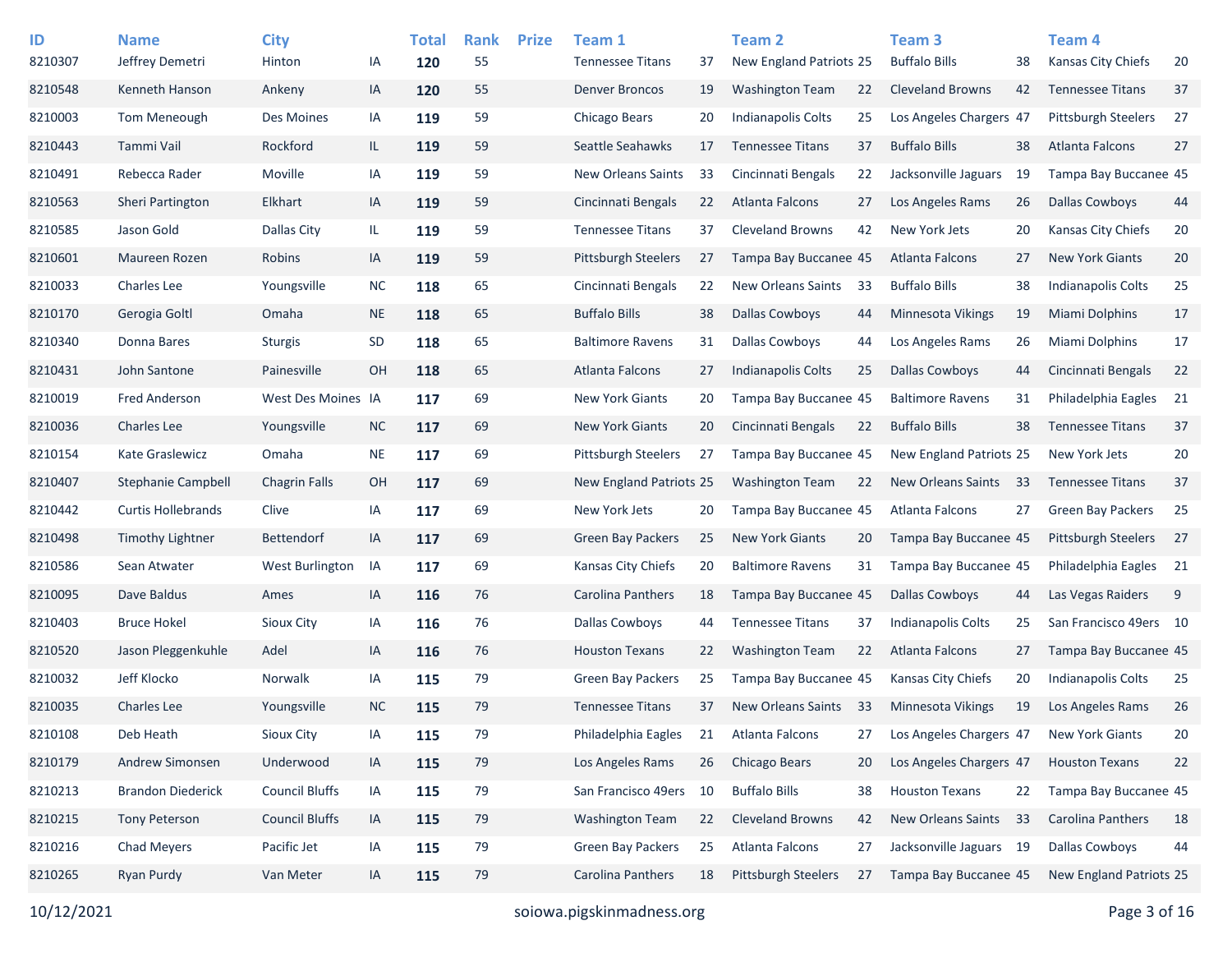| ID<br>8210348 | <b>Name</b><br><b>Becky Scherbring</b> | <b>City</b><br>Ankeny | IA        | <b>Total</b><br>115 | <b>Rank</b><br>79 | <b>Prize</b> | Team 1<br>Arizona Cardinals | 17 | <b>Team 2</b><br><b>Baltimore Ravens</b> | 31 | Team <sub>3</sub><br><b>Indianapolis Colts</b> | 25 | Team <sub>4</sub><br><b>Cleveland Browns</b> | 42 |
|---------------|----------------------------------------|-----------------------|-----------|---------------------|-------------------|--------------|-----------------------------|----|------------------------------------------|----|------------------------------------------------|----|----------------------------------------------|----|
| 8210417       | Linda Peterson                         | Ames                  | IA        | 115                 | 79                |              | <b>New Orleans Saints</b>   | 33 | Philadelphia Eagles                      | 21 | Jacksonville Jaguars 19                        |    | <b>Cleveland Browns</b>                      | 42 |
| 8210441       | <b>Curtis Hollebrands</b>              | Clive                 | IA        | 115                 | 79                |              | New England Patriots 25     |    | <b>Buffalo Bills</b>                     | 38 | <b>New Orleans Saints</b>                      | 33 | <b>Minnesota Vikings</b>                     | 19 |
| 8210605       | Katelyn McDade                         | Dubuque               | IA        | 115                 | 79                |              | <b>Pittsburgh Steelers</b>  | 27 | Cincinnati Bengals                       | 22 | Los Angeles Chargers 47                        |    | <b>Minnesota Vikings</b>                     | 19 |
| 8210151       | Laura Capeco                           | Omaha                 | <b>NE</b> | 114                 | 91                |              | Atlanta Falcons             | 27 | <b>Dallas Cowboys</b>                    | 44 | Detroit Lions                                  | 17 | Los Angeles Rams                             | 26 |
| 8210421       | Royal McClannahan                      | Modale                | IA        | 114                 | 91                |              | <b>Baltimore Ravens</b>     | 31 | <b>Kansas City Chiefs</b>                | 20 | <b>Denver Broncos</b>                          | 19 | <b>Dallas Cowboys</b>                        | 44 |
| 8210469       | <b>Phillip Strekal</b>                 | Albany                | OH        | 114                 | 91                |              | Miami Dolphins              | 17 | Atlanta Falcons                          | 27 | <b>Green Bay Packers</b>                       | 25 | Tampa Bay Buccanee 45                        |    |
| 8210540       | Joe Uran                               | Soiux City            | IA        | 114                 | 91                |              | San Francisco 49ers         | 10 | <b>Buffalo Bills</b>                     | 38 | Minnesota Vikings                              | 19 | Los Angeles Chargers 47                      |    |
| 8210556       | Denise Kleen                           | Pocahontas            | IA        | 114                 | 91                |              | <b>Cleveland Browns</b>     | 42 | <b>Buffalo Bills</b>                     | 38 | Las Vegas Raiders                              | 9  | New England Patriots 25                      |    |
| 8210576       | Colleen Boyle                          | Chestnut Hill         | <b>MA</b> | 114                 | 91                |              | Kansas City Chiefs          | 20 | Green Bay Packers                        | 25 | Cincinnati Bengals                             | 22 | Los Angeles Chargers 47                      |    |
| 8210002       | Kim Beisser                            | West Des Moines IA    |           | 113                 | 97                |              | <b>Baltimore Ravens</b>     | 31 | <b>Green Bay Packers</b>                 | 25 | <b>Buffalo Bills</b>                           | 38 | <b>Minnesota Vikings</b>                     | 19 |
| 8210022       | <b>Rick Spurr</b>                      | Atlantic              | IA        | 113                 | 97                |              | <b>Cleveland Browns</b>     | 42 | <b>Denver Broncos</b>                    | 19 | Atlanta Falcons                                | 27 | <b>Indianapolis Colts</b>                    | 25 |
| 8210158       | <b>Greg Simons</b>                     | Lo Vista              | <b>NE</b> | 113                 | 97                |              | <b>Baltimore Ravens</b>     | 31 | Seattle Seahawks                         | 17 | <b>Buffalo Bills</b>                           | 38 | Pittsburgh Steelers                          | 27 |
| 8210231       | <b>Bob Burnett</b>                     | Norwalk               | IA        | 113                 | 97                |              | San Francisco 49ers         | 10 | <b>Dallas Cowboys</b>                    | 44 | <b>Cleveland Browns</b>                        | 42 | <b>Detroit Lions</b>                         | 17 |
| 8210320       | <b>Brian Clausen</b>                   | <b>Sioux Clty</b>     | IA        | 113                 | 97                |              | <b>Carolina Panthers</b>    | 18 | <b>New York Giants</b>                   | 20 | <b>Buffalo Bills</b>                           | 38 | <b>Tennessee Titans</b>                      | 37 |
| 8210408       | Stephanie Campbell                     | <b>Chagrin Falls</b>  | OH        | 113                 | 97                |              | Green Bay Packers           | 25 | Philadelphia Eagles                      | 21 | Los Angeles Chargers 47                        |    | <b>Kansas City Chiefs</b>                    | 20 |
| 8210497       | Chris Wahlert                          | Peosta                | IA        | 113                 | 97                |              | Tampa Bay Buccanee 45       |    | <b>Pittsburgh Steelers</b>               | 27 | <b>Washington Team</b>                         | 22 | Jacksonville Jaguars 19                      |    |
| 8210500       | Jill Popham                            | Denison               | IA        | 113                 | 97                |              | <b>Atlanta Falcons</b>      | 27 | <b>Cleveland Browns</b>                  | 42 | <b>Green Bay Packers</b>                       | 25 | <b>Denver Broncos</b>                        | 19 |
| 8210552       | Matthew Lundquist                      | Clive                 | IA        | 113                 | 97                |              | <b>Indianapolis Colts</b>   | 25 | Tampa Bay Buccanee 45                    |    | Arizona Cardinals                              | 17 | Los Angeles Rams                             | 26 |
| 8210569       | Jean Wulf                              | Davenport             | IA        | 113                 | 97                |              | <b>Indianapolis Colts</b>   | 25 | <b>Cleveland Browns</b>                  | 42 | Atlanta Falcons                                | 27 | <b>Denver Broncos</b>                        | 19 |
| 8210097       | Dennis Alioth                          | <b>Sioux City</b>     | IA        | 112                 | 107               |              | <b>Washington Team</b>      | 22 | <b>New York Giants</b>                   | 20 | Los Angeles Rams                               | 26 | <b>Dallas Cowboys</b>                        | 44 |
| 8210425       | Royal McClannahan                      | Modale                | IA        | 112                 | 107               |              | Carolina Panthers           | 18 | Tampa Bay Buccanee 45                    |    | <b>Houston Texans</b>                          | 22 | Atlanta Falcons                              | 27 |
| 8210481       | Robert Reed III                        | Davenport             | IA        | 112                 | 107               |              | <b>Washington Team</b>      | 22 | <b>Buffalo Bills</b>                     | 38 | Philadelphia Eagles                            | 21 | <b>Baltimore Ravens</b>                      | 31 |
| 8210603       | Lynn Snyder                            | Coralville            | IA        | 112                 | 107               |              | <b>New York Giants</b>      | 20 | Chicago Bears                            | 20 | Tampa Bay Buccanee 45                          |    | <b>Atlanta Falcons</b>                       | 27 |
| 8210073       | George Wang                            | Ames                  | IA        | 111                 | 111               |              | Cincinnati Bengals          | 22 | <b>Houston Texans</b>                    | 22 | Los Angeles Chargers 47                        |    | Kansas City Chiefs                           | 20 |
| 8210181       | Kirsten Davis                          | <b>Council Bluffs</b> | IA        | 111                 | 111               |              | Cincinnati Bengals          | 22 | <b>Pittsburgh Steelers</b>               | 27 | New York Giants                                | 20 | <b>Cleveland Browns</b>                      | 42 |
| 8210310       | Jim Clark                              | Sioux City            | IA        | 111                 | 111               |              | Minnesota Vikings           | 19 | Cleveland Browns                         | 42 | New Orleans Saints                             | 33 | Arizona Cardinals                            | 17 |
| 8210360       | Kathleen Rasmussen                     | Sioux City            | IA        | 111                 | 111               |              | <b>Denver Broncos</b>       | 19 | Tampa Bay Buccanee 45                    |    | Cincinnati Bengals                             | 22 | <b>Green Bay Packers</b>                     | 25 |
| 8210427       | Timothy Lynch                          | <b>JOHNSTON</b>       | IA        | 111                 | 111               |              | <b>Baltimore Ravens</b>     | 31 | Miami Dolphins                           | 17 | Philadelphia Eagles                            | 21 | <b>Cleveland Browns</b>                      | 42 |
| 8210429       | <b>Timothy Lynch</b>                   | <b>JOHNSTON</b>       | IA        | 111                 | 111               |              | Cincinnati Bengals          | 22 | New England Patriots 25                  |    | <b>Buffalo Bills</b>                           | 38 | Los Angeles Rams                             | 26 |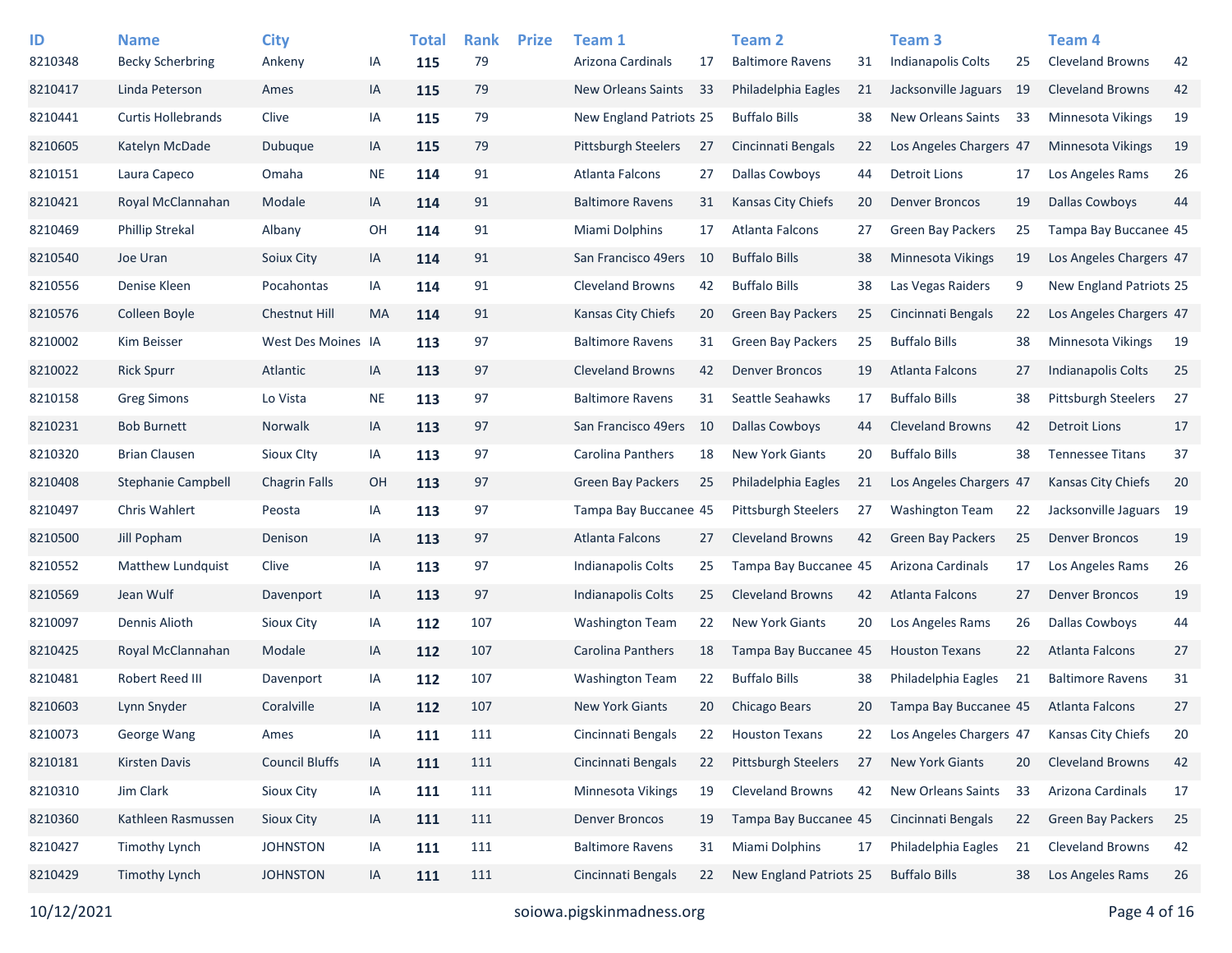| ID<br>8210450 | <b>Name</b><br>James Strekal | <b>City</b><br>Lowgap | <b>NC</b> | <b>Total</b><br>111 | <b>Rank</b><br>111 | <b>Prize</b> | Team 1<br>Los Angeles Chargers 47 |    | Team 2<br><b>Green Bay Packers</b> | 25 | Team <sub>3</sub><br>Minnesota Vikings | 19  | Team <sub>4</sub><br>Chicago Bears | 20 |
|---------------|------------------------------|-----------------------|-----------|---------------------|--------------------|--------------|-----------------------------------|----|------------------------------------|----|----------------------------------------|-----|------------------------------------|----|
| 8210472       | Jeffery Jones                | Cedar Falls           | IA        | 111                 | 111                |              | <b>Atlanta Falcons</b>            | 27 | <b>Miami Dolphins</b>              | 17 | Cincinnati Bengals                     | 22  | Tampa Bay Buccanee 45              |    |
| 8210492       | Rebecca Rader                | Moville               |           |                     | 111                |              |                                   |    | <b>Miami Dolphins</b>              |    | New York Jets                          |     | Pittsburgh Steelers                | 27 |
|               |                              |                       | IA        | 111                 |                    |              | Los Angeles Chargers 47           |    |                                    | 17 |                                        | 20  |                                    |    |
| 8210513       | Liane Long                   | Avoca                 | IA        | 111                 | 111                |              | <b>Pittsburgh Steelers</b>        | 27 | <b>Tennessee Titans</b>            | 37 | <b>Green Bay Packers</b>               | 25  | Cincinnati Bengals                 | 22 |
| 8210537       | Kelly Johnson                | WALCOTT               | IA        | 111                 | 111                |              | <b>Green Bay Packers</b>          | 25 | Los Angeles Chargers 47            |    | Chicago Bears                          | 20  | <b>Denver Broncos</b>              | 19 |
| 8210604       | Staci Uhl                    | sioux city            | IA        | 111                 | 111                |              | <b>Washington Team</b>            | 22 | <b>Green Bay Packers</b>           | 25 | Tampa Bay Buccanee 45                  |     | <b>Minnesota Vikings</b>           | 19 |
| 8210028       | Paul Patterson               | Norwalk               | IA        | 110                 | 123                |              | Indianapolis Colts                | 25 | Tampa Bay Buccanee 45              |    | Kansas City Chiefs                     | 20  | Chicago Bears                      | 20 |
| 8210096       | <b>Michael Nichols</b>       | <b>Sioux City</b>     | IA        | 110                 | 123                |              | <b>Dallas Cowboys</b>             | 44 | <b>Pittsburgh Steelers</b>         | 27 | <b>Minnesota Vikings</b>               | 19  | Chicago Bears                      | 20 |
| 8210174       | <b>Troy Cross</b>            | <b>Council Bluffs</b> | IA        | 110                 | 123                |              | <b>Dallas Cowboys</b>             | 44 | San Francisco 49ers                | 10 | <b>Tennessee Titans</b>                | 37  | <b>Denver Broncos</b>              | 19 |
| 8210217       | John Focht                   | Omaha                 | <b>NE</b> | 110                 | 123                |              | <b>Tennessee Titans</b>           | 37 | New York Jets                      | 20 | Los Angeles Rams                       | 26  | <b>Pittsburgh Steelers</b>         | 27 |
| 8210507       | David Canty                  | Sperry                | IA        | 110                 | 123                |              | Indianapolis Colts                | 25 | <b>Dallas Cowboys</b>              | 44 | <b>Houston Texans</b>                  | 22  | Jacksonville Jaguars 19            |    |
| 8210144       | Kyle Brown                   | Des Moines            | IA        | 109                 | 128                |              | Carolina Panthers                 | 18 | <b>Pittsburgh Steelers</b>         | 27 | <b>Washington Team</b>                 | 22  | <b>Cleveland Browns</b>            | 42 |
| 8210194       | Jarrod Poore                 | Underwood             | IA        | 109                 | 128                |              | Los Angeles Chargers 47           |    | <b>New York Giants</b>             | 20 | Cincinnati Bengals                     | 22  | Chicago Bears                      | 20 |
| 8210474       | Marcus Barkema               | Goodell               | IA        | 109                 | 128                |              | <b>Green Bay Packers</b>          | 25 | Detroit Lions                      | 17 | <b>Houston Texans</b>                  | 22  | Tampa Bay Buccanee 45              |    |
| 8210550       | Jolene Dixon                 | Moville               | IA        | 109                 | 128                |              | <b>Baltimore Ravens</b>           | 31 | <b>Tennessee Titans</b>            | 37 | Cincinnati Bengals                     | 22  | <b>Denver Broncos</b>              | 19 |
| 8210561       | <b>Chris Simmons</b>         | Fort Dodge            | IA        | 109                 | 128                |              | <b>Cleveland Browns</b>           | 42 | Detroit Lions                      | 17 | Arizona Cardinals                      | 17  | New Orleans Saints                 | 33 |
| 8210005       | <b>Keith Sandvig</b>         | West Des Moines IA    |           | 108                 | 133                |              | Dallas Cowboys                    | 44 | Atlanta Falcons                    | 27 | <b>New York Giants</b>                 | 20  | Seattle Seahawks                   | 17 |
| 8210164       | Terri Fuxa                   | Omaha                 | <b>NE</b> | 108                 | 133                |              | Philadelphia Eagles               | 21 | Atlanta Falcons                    | 27 | New Orleans Saints                     | -33 | Pittsburgh Steelers                | 27 |
| 8210182       | Andrew Simonsen              | Underwood             | IA        | 108                 | 133                |              | Tampa Bay Buccanee 45             |    | Kansas City Chiefs                 | 20 | Indianapolis Colts                     | 25  | Carolina Panthers                  | 18 |
| 8210269       | Jody Hayes                   | West Des Moines IA    |           | 108                 | 133                |              | <b>Pittsburgh Steelers</b>        | 27 | <b>Buffalo Bills</b>               | 38 | Philadelphia Eagles                    | 21  | <b>Houston Texans</b>              | 22 |
| 8210300       | David Peterson               | Ames                  | IA        | 108                 | 133                |              | New Orleans Saints                | 33 | <b>Buffalo Bills</b>               | 38 | San Francisco 49ers                    | -10 | Atlanta Falcons                    | 27 |
| 8210588       | <b>Glenda Cogley</b>         | Grimes                | IA        | 108                 | 133                |              | <b>Tennessee Titans</b>           | 37 | Atlanta Falcons                    | 27 | Jacksonville Jaguars                   | -19 | New England Patriots 25            |    |
| 8210607       | <b>Terry Ragaller</b>        | Sergeant Bluff        | IA        | 108                 | 133                |              | <b>Cleveland Browns</b>           | 42 | Carolina Panthers                  | 18 | Los Angeles Rams                       | 26  | Cincinnati Bengals                 | 22 |
| 8210130       | Susan Brown                  | Des Moines            | IA        | 107                 | 140                |              | <b>Minnesota Vikings</b>          | 19 | <b>Buffalo Bills</b>               | 38 | <b>Baltimore Ravens</b>                | 31  | Jacksonville Jaguars 19            |    |
| 8210273       | Adam Suter                   | Ankeny                | IA        | 107                 | 140                |              | Arizona Cardinals                 | 17 | <b>Indianapolis Colts</b>          | 25 | Philadelphia Eagles                    | 21  | <b>Dallas Cowboys</b>              | 44 |
| 8210337       | Judi Eyles                   | Ames                  | IA        | 107                 | 140                |              | Seattle Seahawks                  | 17 | Tampa Bay Buccanee 45              |    | Minnesota Vikings                      | 19  | Los Angeles Rams                   | 26 |
| 8210339       | James Bares                  | <b>Sturgis</b>        | SD        | 107                 | 140                |              | <b>Dallas Cowboys</b>             | 44 | <b>Denver Broncos</b>              | 19 | <b>Houston Texans</b>                  | 22  | <b>Washington Team</b>             | 22 |
| 8210341       | <b>Jason Bares</b>           | <b>Sturgis</b>        | SD        | 107                 | 140                |              | New York Giants                   | 20 | Tampa Bay Buccanee 45              |    | New York Jets                          | 20  | <b>Houston Texans</b>              | 22 |
| 8210354       | <b>Bob Hall</b>              | Shell Lake            | WI        | 107                 | 140                |              | New York Giants                   | 20 | <b>Houston Texans</b>              | 22 | Chicago Bears                          | 20  | Tampa Bay Buccanee 45              |    |
| 8210404       | Stephanie Campbell           | <b>Chagrin Falls</b>  | OH        | 107                 | 140                |              | <b>Indianapolis Colts</b>         | 25 | <b>Cleveland Browns</b>            | 42 | Philadelphia Eagles                    | 21  | Minnesota Vikings                  | 19 |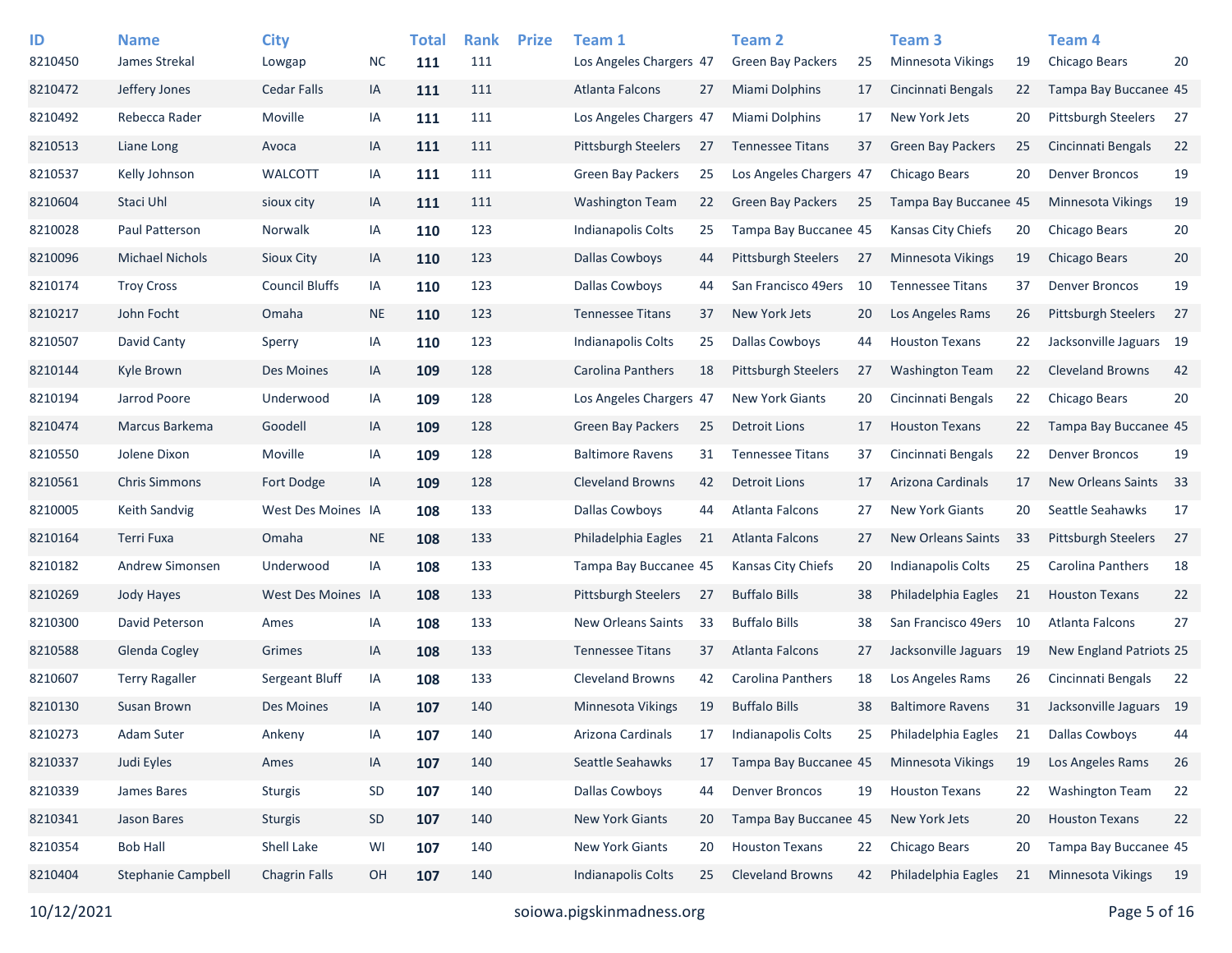| ID      | <b>Name</b>               | <b>City</b>           |           | <b>Total</b> | <b>Rank</b> | <b>Prize</b> | Team 1                    |     | Team 2                     |    | Team <sub>3</sub>          |      | Team 4                    |    |
|---------|---------------------------|-----------------------|-----------|--------------|-------------|--------------|---------------------------|-----|----------------------------|----|----------------------------|------|---------------------------|----|
| 8210405 | <b>Stephanie Campbell</b> | <b>Chagrin Falls</b>  | OН        | 107          | 140         |              | Carolina Panthers         | 18  | New York Jets              | 20 | Cincinnati Bengals         | 22   | Los Angeles Chargers 47   |    |
| 8210416 | Katherine Pierce          | Des Moines            | IA        | 107          | 140         |              | Seattle Seahawks          | 17  | Los Angeles Rams           | 26 | <b>Tennessee Titans</b>    | 37   | Atlanta Falcons           | 27 |
| 8210490 | <b>Bob Shoultz</b>        | Sioux City            | IA        | 107          | 140         |              | <b>Indianapolis Colts</b> | 25  | Detroit Lions              | 17 | <b>Atlanta Falcons</b>     | 27   | <b>Buffalo Bills</b>      | 38 |
| 8210016 | John Eldred               | West Des Moines IA    |           | 106          | 150         |              | <b>Cleveland Browns</b>   | 42  | <b>Tennessee Titans</b>    | 37 | Las Vegas Raiders          | 9    | Carolina Panthers         | 18 |
| 8210017 | Debby Eldred              | West Des Moines IA    |           | 106          | 150         |              | <b>Buffalo Bills</b>      | 38  | New York Jets              | 20 | Philadelphia Eagles        | 21   | Atlanta Falcons           | 27 |
| 8210146 | <b>Rich Bader</b>         | Omaha                 | <b>NE</b> | 106          | 150         |              | New York Jets             | 20  | <b>Cleveland Browns</b>    | 42 | Jacksonville Jaguars       | - 19 | <b>Green Bay Packers</b>  | 25 |
| 8210169 | Ken Goltl                 | <b>Council Bluffs</b> | IA        | 106          | 150         |              | <b>Minnesota Vikings</b>  | 19  | Indianapolis Colts         | 25 | Carolina Panthers          | 18   | <b>Dallas Cowboys</b>     | 44 |
| 8210237 | J. Jacquin                | <b>Bondurant</b>      | IA        | 106          | 150         |              | <b>Miami Dolphins</b>     | 17  | Kansas City Chiefs         | 20 | <b>Buffalo Bills</b>       | 38   | <b>Baltimore Ravens</b>   | 31 |
| 8210562 | Justin Jacobs             | Clarksville           | IA        | 106          | 150         |              | Tampa Bay Buccanee 45     |     | Los Angeles Rams           | 26 | San Francisco 49ers        | 10   | New England Patriots 25   |    |
| 8210609 | Jac Doran                 | Fort Dodge            | IA        | 106          | 150         |              | Miami Dolphins            | 17  | <b>Cleveland Browns</b>    | 42 | Green Bay Packers          | 25   | <b>Houston Texans</b>     | 22 |
| 8210007 | <b>Floyd Constant</b>     | West Des Moines IA    |           | 105          | 157         |              | <b>Baltimore Ravens</b>   | 31  | <b>Dallas Cowboys</b>      | 44 | Kansas City Chiefs         | 20   | San Francisco 49ers 10    |    |
| 8210074 | <b>Bryce Arneson</b>      | Ames                  | IA        | 105          | 157         |              | Miami Dolphins            | 17  | Minnesota Vikings          | 19 | <b>Dallas Cowboys</b>      | 44   | New England Patriots 25   |    |
| 8210117 | Rheanne Hoffman           | Sioux City            | IA        | 105          | 157         |              | Detroit Lions             | 17  | Atlanta Falcons            | 27 | Arizona Cardinals          | 17   | <b>Dallas Cowboys</b>     | 44 |
| 8210118 | Jeana Davis               | Sioux City            | <b>NE</b> | 105          | 157         |              | Miami Dolphins            | 17  | Dallas Cowboys             | 44 | Atlanta Falcons            | 27   | Seattle Seahawks          | 17 |
| 8210514 | <b>Freddie Deeds</b>      | Williamsburg          | IA        | 105          | 157         |              | <b>Denver Broncos</b>     | 19  | Atlanta Falcons            | 27 | <b>Cleveland Browns</b>    | 42   | Seattle Seahawks          | 17 |
| 8210138 | Dave Pellegrino           | <b>Pleasant Hill</b>  | IA        | 104          | 162         |              | <b>Cleveland Browns</b>   | 42  | Carolina Panthers          | 18 | Arizona Cardinals          | 17   | Atlanta Falcons           | 27 |
| 8210184 | Dorothy Kalar             | <b>Council Bluffs</b> | IA        | 104          | 162         |              | Jacksonville Jaguars      | 19  | <b>Baltimore Ravens</b>    | 31 | <b>Pittsburgh Steelers</b> | 27   | Atlanta Falcons           | 27 |
| 8210254 | Nate Ladwig               | West Des Moines IA    |           | 104          | 162         |              | <b>Cleveland Browns</b>   | 42  | Las Vegas Raiders          | 9  | <b>New Orleans Saints</b>  | 33   | <b>Kansas City Chiefs</b> | 20 |
| 8210439 | <b>Thomas Berger</b>      | Epworth               | IA        | 104          | 162         |              | Atlanta Falcons           | 27  | Carolina Panthers          | 18 | <b>Buffalo Bills</b>       | 38   | Philadelphia Eagles       | 21 |
| 8210447 | Timothy Lightner          | <b>Bettendorf</b>     | IA        | 104          | 162         |              | Los Angeles Chargers 47   |     | <b>Denver Broncos</b>      | 19 | Philadelphia Eagles        | 21   | Miami Dolphins            | 17 |
| 8210479 | Alyssa Jensen             | Grimes                | IA        | 104          | 162         |              | <b>Dallas Cowboys</b>     | 44  | Philadelphia Eagles        | 21 | Chicago Bears              | 20   | <b>Minnesota Vikings</b>  | 19 |
| 8210551 | <b>Matthew Lundquist</b>  | Clive                 | IA        | 104          | 162         |              | <b>Cleveland Browns</b>   | 42  | <b>New York Giants</b>     | 20 | Kansas City Chiefs         | 20   | <b>Washington Team</b>    | 22 |
| 8210558 | <b>Austin Myers</b>       | Adel                  | IA        | 104          | 162         |              | Chicago Bears             | 20  | <b>Pittsburgh Steelers</b> | 27 | Jacksonville Jaguars       | 19   | <b>Buffalo Bills</b>      | 38 |
| 8210580 | <b>Reinhard Boeschen</b>  | Waterloo              | IA        | 104          | 162         |              | <b>Minnesota Vikings</b>  | -19 | Seattle Seahawks           | 17 | <b>Baltimore Ravens</b>    | 31   | <b>Tennessee Titans</b>   | 37 |
| 8210590 | Paula Bakey               | Coralville            | IA        | 104          | 162         |              | Seattle Seahawks          | 17  | Philadelphia Eagles        | 21 | Los Angeles Chargers 47    |      | Jacksonville Jaguars 19   |    |
| 8210004 | Charlie Sovich            | West Des Moines IA    |           | 103          | 172         |              | New York Giants           | 20  | <b>Tennessee Titans</b>    | 37 | Jacksonville Jaguars 19    |      | Atlanta Falcons           | 27 |
| 8210075 | Alex Vershaw              | Ames                  | IA        | 103          | 172         |              | Tampa Bay Buccanee 45     |     | Pittsburgh Steelers        | 27 | San Francisco 49ers 10     |      | Philadelphia Eagles       | 21 |
| 8210114 | Jeremy Stroman            | Sioux City            | IA        | 103          | 172         |              | Los Angeles Rams          | 26  | New England Patriots 25    |    | Atlanta Falcons            | 27   | Green Bay Packers         | 25 |
| 8210167 | Jack Goltl                | <b>Council Bluffs</b> | IA        | 103          | 172         |              | Chicago Bears             | 20  | New Orleans Saints         | 33 | <b>Baltimore Ravens</b>    | 31   | Minnesota Vikings         | 19 |
| 8210177 | <b>Scott Milner</b>       | <b>Council Bluffs</b> | IA        | 103          | 172         |              | Seattle Seahawks          | 17  | <b>Dallas Cowboys</b>      | 44 | New York Jets              | 20   | <b>Washington Team</b>    | 22 |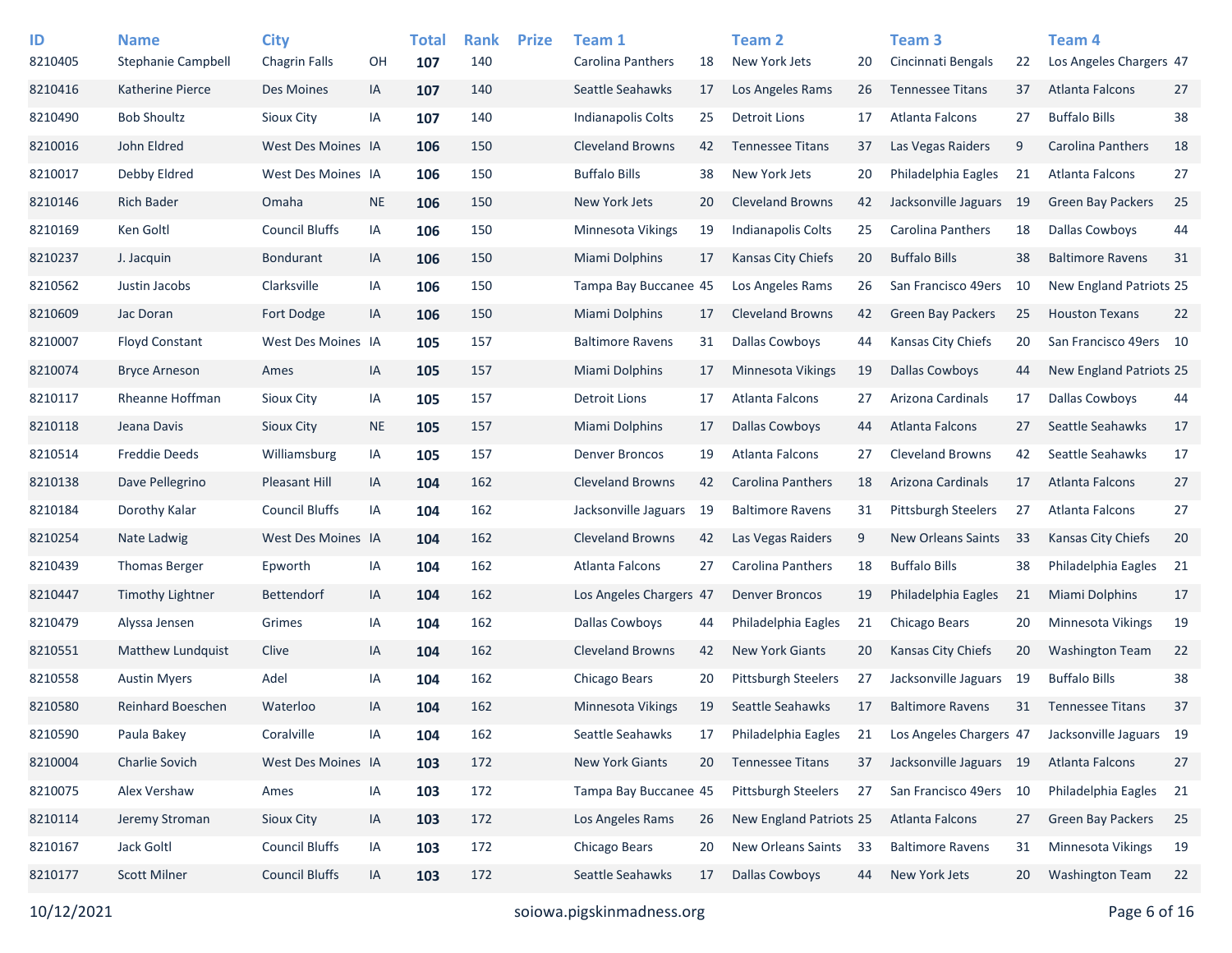| ID      | <b>Name</b>             | <b>City</b>           |           | <b>Total</b> | <b>Rank</b> | <b>Prize</b> | Team 1                     |     | <b>Team 2</b>             |    | Team <sub>3</sub>          |    | Team 4                     |     |
|---------|-------------------------|-----------------------|-----------|--------------|-------------|--------------|----------------------------|-----|---------------------------|----|----------------------------|----|----------------------------|-----|
| 8210193 | Lee Hite                | <b>Council Bluffs</b> | IA        | 103          | 172         |              | Arizona Cardinals          | 17  | Pittsburgh Steelers       | 27 | <b>New Orleans Saints</b>  | 33 | Los Angeles Rams           | 26  |
| 8210409 | <b>Michael Gittings</b> | Lomax                 | IL.       | 103          | 172         |              | Carolina Panthers          | 18  | Cincinnati Bengals        | 22 | <b>Cleveland Browns</b>    | 42 | Philadelphia Eagles        | -21 |
| 8210413 | Rhonda Ellis            | Lederach              | PA        | 103          | 172         |              | Seattle Seahawks           | 17  | Tampa Bay Buccanee 45     |    | New York Jets              | 20 | Philadelphia Eagles        | 21  |
| 8210438 | Joseph Rose             | <b>LOHRVILLE</b>      | IA        | 103          | 172         |              | <b>Houston Texans</b>      | 22  | Los Angeles Rams          | 26 | Arizona Cardinals          | 17 | <b>Buffalo Bills</b>       | 38  |
| 8210464 | Deanne Schieltz         | Peosta                | IA        | 103          | 172         |              | Pittsburgh Steelers        | 27  | Carolina Panthers         | 18 | Kansas City Chiefs         | 20 | <b>Buffalo Bills</b>       | 38  |
| 8210303 | Mick Lefler             | Lawton                | IA        | 102          | 182         |              | Indianapolis Colts         | 25  | Cincinnati Bengals        | 22 | <b>Detroit Lions</b>       | 17 | <b>Buffalo Bills</b>       | 38  |
| 8210326 | Debi Tilson             | Plattsmouth           | <b>NE</b> | 102          | 182         |              | New England Patriots 25    |     | <b>New Orleans Saints</b> | 33 | Seattle Seahawks           | 17 | <b>Pittsburgh Steelers</b> | 27  |
| 8210457 | Janett Barrett          | Rockwell City         | IA        | 102          | 182         |              | <b>New York Giants</b>     | 20  | <b>Green Bay Packers</b>  | 25 | <b>Baltimore Ravens</b>    | 31 | Los Angeles Rams           | 26  |
| 8210480 | Robert Reed III         | Davenport             | IA        | 102          | 182         |              | <b>Baltimore Ravens</b>    | 31  | <b>Cleveland Browns</b>   | 42 | Chicago Bears              | 20 | Las Vegas Raiders          | 9   |
| 8210037 | <b>Charles Lee</b>      | Youngsville           | <b>NC</b> | 101          | 186         |              | Jacksonville Jaguars       | -19 | <b>New Orleans Saints</b> | 33 | Pittsburgh Steelers        | 27 | Cincinnati Bengals         | 22  |
| 8210072 | <b>Steve Bock</b>       | Ames                  | IA        | 101          | 186         |              | <b>Cleveland Browns</b>    | 42  | <b>Houston Texans</b>     | 22 | San Francisco 49ers        | 10 | Atlanta Falcons            | 27  |
| 8210102 | John Nelson             | Sioux City            | IA        | 101          | 186         |              | <b>Pittsburgh Steelers</b> | 27  | Tampa Bay Buccanee 45     |    | <b>New York Giants</b>     | 20 | Las Vegas Raiders          | 9   |
| 8210350 | Terry Knapp             | Harlan                | IA        | 101          | 186         |              | Kansas City Chiefs         | 20  | <b>Detroit Lions</b>      | 17 | Tampa Bay Buccanee 45      |    | <b>Denver Broncos</b>      | 19  |
| 8210433 | Nick Filipi             | Ankeny                | IA        | 101          | 186         |              | Carolina Panthers          | 18  | <b>Baltimore Ravens</b>   | 31 | Atlanta Falcons            | 27 | <b>Green Bay Packers</b>   | 25  |
| 8210465 | Kirtsin Koestler        | Norwalk               | IA        | 101          | 186         |              | Kansas City Chiefs         | 20  | Cincinnati Bengals        | 22 | <b>Buffalo Bills</b>       | 38 | Philadelphia Eagles        | 21  |
| 8210467 | <b>Phillip Strekal</b>  | Albany                | OH        | 101          | 186         |              | <b>Baltimore Ravens</b>    | 31  | Los Angeles Rams          | 26 | Cincinnati Bengals         | 22 | <b>Houston Texans</b>      | 22  |
| 8210518 | Heidi Komes             | <b>Union Center</b>   | IA        | 101          | 186         |              | Miami Dolphins             | 17  | <b>New York Giants</b>    | 20 | New Orleans Saints         | 33 | <b>Baltimore Ravens</b>    | 31  |
| 8210579 | <b>Barb Uran</b>        | Sioux City            | IA        | 101          | 186         |              | <b>Washington Team</b>     | 22  | <b>Green Bay Packers</b>  | 25 | Tampa Bay Buccanee 45      |    | Las Vegas Raiders          | 9   |
| 8210593 | Jenna Fitch             | Gilbert               | IA        | 101          | 186         |              | Las Vegas Raiders          | 9   | Los Angeles Rams          | 26 | Los Angeles Chargers 47    |    | Minnesota Vikings          | 19  |
| 8210026 | Nate Spurr              | <b>Norwalk</b>        | IA        | 100          | 196         |              | <b>Green Bay Packers</b>   | 25  | <b>Houston Texans</b>     | 22 | Chicago Bears              | 20 | New Orleans Saints         | 33  |
| 8210084 | Kurt Kruger             | Ames                  | IA        | 100          | 196         |              | New England Patriots 25    |     | <b>New Orleans Saints</b> | 33 | <b>Green Bay Packers</b>   | 25 | Miami Dolphins             | 17  |
| 8210135 | Sharane Brown           | Des Moines            | IA        | 100          | 196         |              | <b>Baltimore Ravens</b>    | 31  | <b>New Orleans Saints</b> | 33 | <b>Detroit Lions</b>       | 17 | Jacksonville Jaguars 19    |     |
| 8210171 | <b>Beverly Wise</b>     | <b>Council Bluffs</b> | IA        | 100          | 196         |              | <b>Detroit Lions</b>       | 17  | Jacksonville Jaguars 19   |    | <b>New York Giants</b>     | 20 | <b>Dallas Cowboys</b>      | 44  |
| 8210252 | Craig Weatherall        | West Des Moines IA    |           | 100          | 196         |              | <b>Baltimore Ravens</b>    | 31  | <b>Houston Texans</b>     | 22 | <b>Atlanta Falcons</b>     | 27 | New York Jets              | 20  |
| 8210259 | Jaime Ballesteros       | West Des Moines IA    |           | 100          | 196         |              | Pittsburgh Steelers        | 27  | <b>Denver Broncos</b>     | 19 | <b>Tennessee Titans</b>    | 37 | <b>Detroit Lions</b>       | 17  |
| 8210336 | Judi Eyles              | Ames                  | IA        | 100          | 196         |              | Kansas City Chiefs         | 20  | <b>Houston Texans</b>     | 22 | <b>Buffalo Bills</b>       | 38 | Chicago Bears              | 20  |
| 8210435 | Suzanne Dittmer         | Des Moines            | IA        | 100          | 196         |              | Miami Dolphins             | 17  | <b>Buffalo Bills</b>      | 38 | Chicago Bears              | 20 | New England Patriots 25    |     |
| 8210508 | Martin Benda            | Farley                | IA        | 100          | 196         |              | <b>Tennessee Titans</b>    | 37  | <b>Denver Broncos</b>     | 19 | <b>Pittsburgh Steelers</b> | 27 | Arizona Cardinals          | 17  |
| 8210523 | Adam Long               | Avoca                 | IA        | 100          | 196         |              | <b>Baltimore Ravens</b>    | 31  | Indianapolis Colts        | 25 | Miami Dolphins             | 17 | Pittsburgh Steelers        | 27  |
| 8210546 | Joseph Owens            | Altoona               | IA        | 100          | 196         |              | <b>Cleveland Browns</b>    | 42  | Las Vegas Raiders         | 9  | Pittsburgh Steelers        | 27 | <b>Washington Team</b>     | 22  |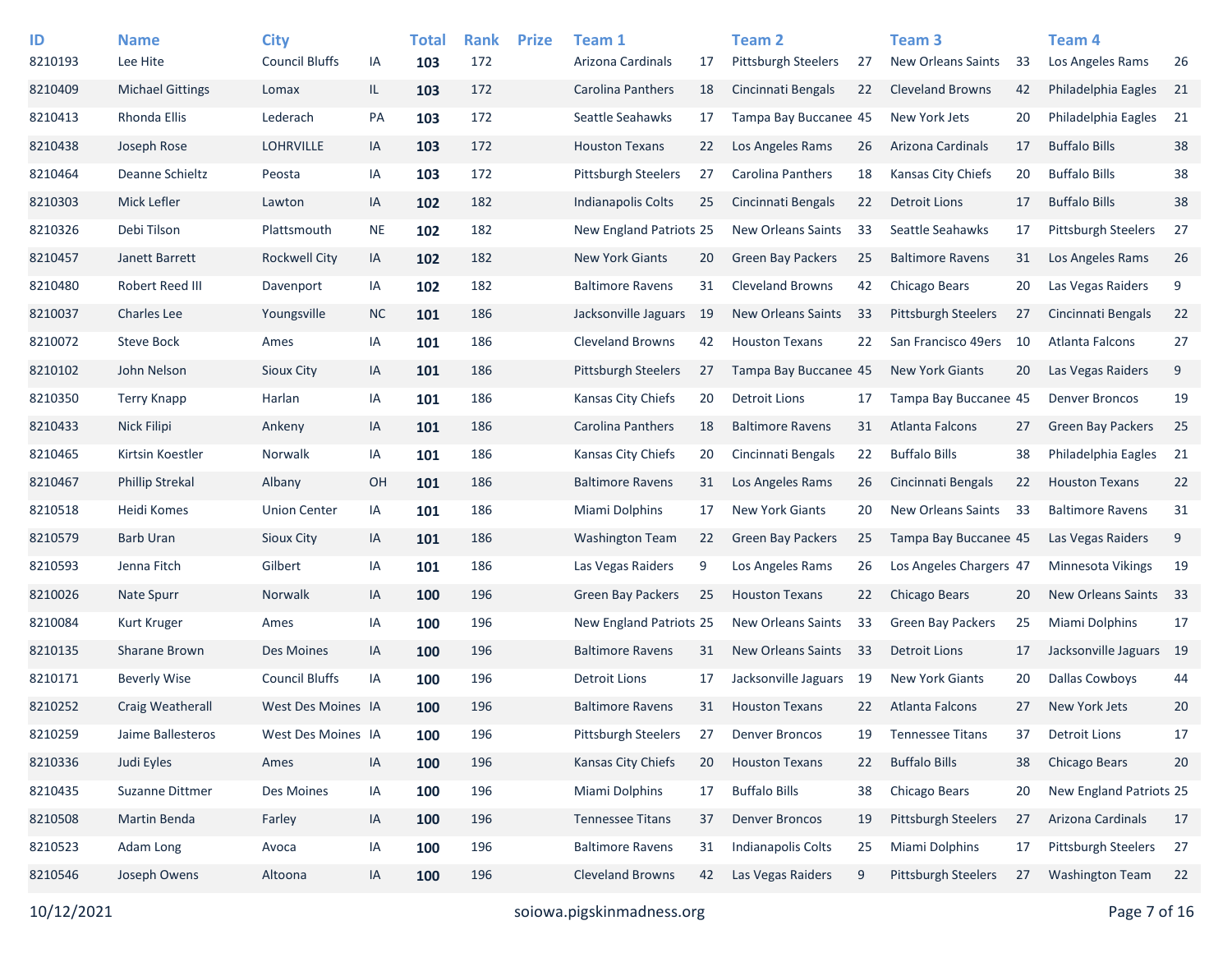| ID<br>8210011 | <b>Name</b><br>Tom Woods | <b>City</b><br>Urbandale | IA        | <b>Total</b><br>99 | <b>Rank</b><br>207 | <b>Prize</b> | Team 1<br><b>Minnesota Vikings</b> | 19  | <b>Team 2</b><br>Las Vegas Raiders | 9  | Team <sub>3</sub><br><b>New Orleans Saints</b> | 33   | Team <sub>4</sub><br><b>Buffalo Bills</b> | 38 |
|---------------|--------------------------|--------------------------|-----------|--------------------|--------------------|--------------|------------------------------------|-----|------------------------------------|----|------------------------------------------------|------|-------------------------------------------|----|
| 8210038       | <b>Troy Vroegh</b>       | Norwalk                  | IA        | 99                 | 207                |              | <b>New York Giants</b>             | 20  | Tampa Bay Buccanee 45              |    | Arizona Cardinals                              | 17   | <b>Detroit Lions</b>                      | 17 |
| 8210077       | Jessica Arneson          | Ames                     | IA        | 99                 | 207                |              | Philadelphia Eagles                | 21  | New England Patriots 25            |    | <b>New York Giants</b>                         | 20   | New Orleans Saints                        | 33 |
| 8210086       | Angie Vanwestan          | <b>Story City</b>        | IA        | 99                 | 207                |              | <b>Denver Broncos</b>              | 19  | New York Jets                      | 20 | Atlanta Falcons                                | 27   | <b>New Orleans Saints</b>                 | 33 |
| 8210089       | Barb Randolph            | Gilbert                  | IA        | 99                 | 207                |              | New England Patriots 25            |     | San Francisco 49ers                | 10 | Chicago Bears                                  | 20   | <b>Dallas Cowboys</b>                     | 44 |
| 8210103       | Matt Ard                 | Sioux City               | IA        | 99                 | 207                |              | Philadelphia Eagles                | 21  | <b>Baltimore Ravens</b>            | 31 | <b>Washington Team</b>                         | 22   | <b>Indianapolis Colts</b>                 | 25 |
| 8210292       | Mark Miller              | Ames                     | IA        | 99                 | 207                |              | Philadelphia Eagles                | 21  | <b>Cleveland Browns</b>            | 42 | Minnesota Vikings                              | 19   | Seattle Seahawks                          | 17 |
| 8210418       | Don Lewis                | Ankeny                   | IA        | 99                 | 207                |              | New Orleans Saints                 | 33  | <b>Kansas City Chiefs</b>          | 20 | <b>Denver Broncos</b>                          | 19   | <b>Pittsburgh Steelers</b>                | 27 |
| 8210478       | Marcus Barkema           | Goodell                  | IA        | 99                 | 207                |              | Arizona Cardinals                  | 17  | <b>Baltimore Ravens</b>            | 31 | Carolina Panthers                              | 18   | New Orleans Saints 33                     |    |
| 8210510       | Liane Long               | Avoca                    | IA        | 99                 | 207                |              | Tampa Bay Buccanee 45              |     | Kansas City Chiefs                 | 20 | <b>Detroit Lions</b>                           | 17   | Miami Dolphins                            | 17 |
| 8210528       | David George             | <b>Bondurant</b>         | IA        | 99                 | 207                |              | <b>New York Giants</b>             | 20  | Atlanta Falcons                    | 27 | <b>New Orleans Saints</b>                      | 33   | Jacksonville Jaguars 19                   |    |
| 8210091       | Shari Berends            | Roland                   | IA        | 98                 | 218                |              | <b>New York Giants</b>             | 20  | <b>Dallas Cowboys</b>              | 44 | <b>Detroit Lions</b>                           | 17   | Miami Dolphins                            | 17 |
| 8210162       | Lori Havck               | Omaha                    | <b>NE</b> | 98                 | 218                |              | <b>Denver Broncos</b>              | 19  | <b>Cleveland Browns</b>            | 42 | <b>Detroit Lions</b>                           | 17   | New York Jets                             | 20 |
| 8210175       | <b>Greg Schultz</b>      | Glenwood                 | IA        | 98                 | 218                |              | Green Bay Packers                  | 25  | <b>Miami Dolphins</b>              | 17 | <b>Baltimore Ravens</b>                        | 31   | <b>Indianapolis Colts</b>                 | 25 |
| 8210192       | <b>Ted Roberts</b>       | <b>Council Bluffs</b>    | IA        | 98                 | 218                |              | Chicago Bears                      | 20  | <b>Green Bay Packers</b>           | 25 | <b>New Orleans Saints</b>                      | 33   | Kansas City Chiefs                        | 20 |
| 8210333       | Carmie Hotchkiss         | Sioux City               | IA        | 98                 | 218                |              | <b>Dallas Cowboys</b>              | 44  | <b>Green Bay Packers</b>           | 25 | San Francisco 49ers                            | - 10 | <b>Denver Broncos</b>                     | 19 |
| 8210345       | Jo Ellen Shonkwiler      | Estherville              | IA        | 98                 | 218                |              | Arizona Cardinals                  | 17  | Los Angeles Rams                   | 26 | <b>Carolina Panthers</b>                       | 18   | <b>Tennessee Titans</b>                   | 37 |
| 8210440       | <b>Thomas Berger</b>     | Epworth                  | IA        | 98                 | 218                |              | <b>New York Giants</b>             | 20  | <b>Baltimore Ravens</b>            | 31 | New England Patriots 25                        |      | <b>Houston Texans</b>                     | 22 |
| 8210485       | <b>Terry Main</b>        | urbandale                | IA        | 98                 | 218                |              | Chicago Bears                      | 20  | <b>Green Bay Packers</b>           | 25 | Atlanta Falcons                                | 27   | Los Angeles Rams                          | 26 |
| 8210506       | Carley Fransworth        | Des Moines               | IA        | 98                 | 218                |              | <b>Baltimore Ravens</b>            | 31  | <b>Buffalo Bills</b>               | 38 | San Francisco 49ers                            | 10   | Jacksonville Jaguars 19                   |    |
| 8210511       | Liane Long               | Avoca                    | IA        | 98                 | 218                |              | Miami Dolphins                     | 17  | <b>Detroit Lions</b>               | 17 | New York Jets                                  | 20   | <b>Dallas Cowboys</b>                     | 44 |
| 8210542       | <b>Steven Cole</b>       | Altoona                  | IA        | 98                 | 218                |              | <b>Detroit Lions</b>               | 17  | <b>Dallas Cowboys</b>              | 44 | <b>Miami Dolphins</b>                          | 17   | Kansas City Chiefs                        | 20 |
| 8210549       | Lisa Rusk                | Colfax                   | IA        | 98                 | 218                |              | <b>Tennessee Titans</b>            | 37  | Chicago Bears                      | 20 | <b>Washington Team</b>                         | 22   | <b>Minnesota Vikings</b>                  | 19 |
| 8210557       | <b>Austin Myers</b>      | Adel                     | IA        | 98                 | 218                |              | <b>Atlanta Falcons</b>             | 27  | Los Angeles Rams                   | 26 | New England Patriots 25                        |      | New York Jets                             | 20 |
| 8210560       | <b>Chris Simmons</b>     | Fort Dodge               | IA        | 98                 | 218                |              | Cincinnati Bengals                 | 22  | <b>Baltimore Ravens</b>            | 31 | <b>Green Bay Packers</b>                       | 25   | Chicago Bears                             | 20 |
| 8210597       | Nick Fitch               | Ames                     | IA        | 98                 | 218                |              | Las Vegas Raiders                  | 9   | <b>Washington Team</b>             | 22 | New York Giants                                | 20   | Los Angeles Chargers 47                   |    |
| 8210226       | <b>Melanie Devine</b>    | Des Moines               | IA        | 97                 | 233                |              | <b>Tennessee Titans</b>            | 37  | Philadelphia Eagles                | 21 | Seattle Seahawks                               | 17   | <b>Washington Team</b>                    | 22 |
| 8210262       | Nate Ladwig              | West Des Moines IA       |           | 97                 | 233                |              | <b>Miami Dolphins</b>              | 17  | <b>Indianapolis Colts</b>          | 25 | <b>Houston Texans</b>                          | 22   | New Orleans Saints 33                     |    |
| 8210324       | <b>Brad Echter</b>       | Sgt. Bluffs              | IA        | 97                 | 233                |              | <b>Denver Broncos</b>              | 19  | <b>Washington Team</b>             | 22 | Los Angeles Chargers 47                        |      | Las Vegas Raiders                         | 9  |
| 8210330       | Carmie Hotchkiss         | Sioux City               | IA        | 97                 | 233                |              | Jacksonville Jaguars               | -19 | <b>Tennessee Titans</b>            | 37 | Philadelphia Eagles                            | 21   | New York Jets                             | 20 |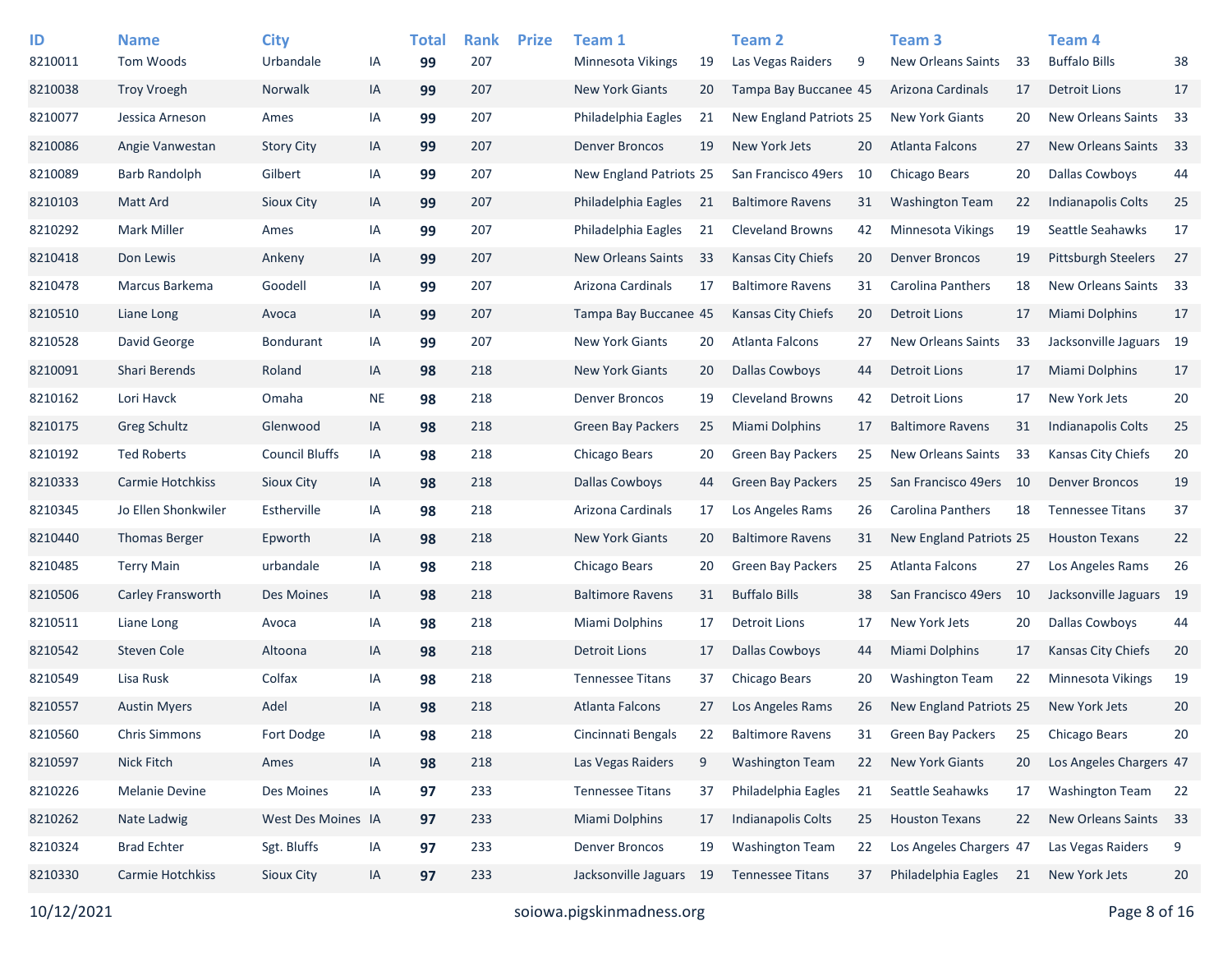| ID<br>8210334 | <b>Name</b><br><b>Carmie Hotchkiss</b> | <b>City</b><br>Sioux City | IA        | <b>Total</b><br>97 | <b>Rank</b><br>233 | <b>Prize</b> | Team 1<br><b>Pittsburgh Steelers</b> | 27 | <b>Team 2</b><br>New England Patriots 25 |    | Team <sub>3</sub><br><b>Green Bay Packers</b> | 25  | Team <sub>4</sub><br>Chicago Bears | 20 |
|---------------|----------------------------------------|---------------------------|-----------|--------------------|--------------------|--------------|--------------------------------------|----|------------------------------------------|----|-----------------------------------------------|-----|------------------------------------|----|
| 8210448       | <b>Bruce Barnett</b>                   | Waterloo                  | IA        | 97                 | 233                |              | Philadelphia Eagles                  | 21 | <b>Dallas Cowboys</b>                    | 44 | <b>Washington Team</b>                        | 22  | San Francisco 49ers                | 10 |
| 8210487       | Ashley Jackson                         | <b>Webster City</b>       | IA        | 97                 | 233                |              | <b>Baltimore Ravens</b>              | 31 | <b>Houston Texans</b>                    | 22 | Cincinnati Bengals                            | 22  | <b>Washington Team</b>             | 22 |
| 8210582       | <b>Brady Oldag</b>                     | <b>Cedar Falls</b>        | IA        | 97                 | 233                |              | Cincinnati Bengals                   | 22 | <b>Dallas Cowboys</b>                    | 44 | <b>Houston Texans</b>                         | 22  | Las Vegas Raiders                  | 9  |
| 8210078       | Melissa Cruise                         | Ames                      | IA        | 96                 | 241                |              | <b>Denver Broncos</b>                | 19 | <b>Cleveland Browns</b>                  | 42 | Carolina Panthers                             | 18  | Miami Dolphins                     | 17 |
| 8210180       | <b>Steve Goltl</b>                     | Omaha                     | <b>NE</b> | 96                 | 241                |              | <b>Baltimore Ravens</b>              | 31 | San Francisco 49ers                      | 10 | Carolina Panthers                             | 18  | <b>Tennessee Titans</b>            | 37 |
| 8210206       | Tom Weddem                             | Glendwood                 | IA        | 96                 | 241                |              | Atlanta Falcons                      | 27 | <b>Houston Texans</b>                    | 22 | <b>Washington Team</b>                        | 22  | New England Patriots 25            |    |
| 8210264       | Chelsea Dexter                         | West Des Moines IA        |           | 96                 | 241                |              | <b>Miami Dolphins</b>                | 17 | Philadelphia Eagles                      | 21 | Kansas City Chiefs                            | 20  | <b>Buffalo Bills</b>               | 38 |
| 8210332       | Carmie Hotchkiss                       | Sioux City                | IA        | 96                 | 241                |              | <b>Miami Dolphins</b>                | 17 | New York Jets                            | 20 | Los Angeles Rams                              | 26  | New Orleans Saints                 | 33 |
| 8210347       | Lisa Keller                            | Ankeny                    | IA        | 96                 | 241                |              | Carolina Panthers                    | 18 | Chicago Bears                            | 20 | <b>New Orleans Saints</b>                     | 33  | New England Patriots 25            |    |
| 8210532       | Catherine Luchte                       | <b>Colorado Springs</b>   | CO        | 96                 | 241                |              | <b>Cleveland Browns</b>              | 42 | Arizona Cardinals                        | 17 | New York Jets                                 | 20  | Miami Dolphins                     | 17 |
| 8210536       | Rusti Wood                             | Indianola                 | IA        | 96                 | 241                |              | <b>Denver Broncos</b>                | 19 | Kansas City Chiefs                       | 20 | <b>Tennessee Titans</b>                       | 37  | New York Giants                    | 20 |
| 8210547       | Christopher Fisher                     | Des Moines                | IA        | 96                 | 241                |              | Miami Dolphins                       | 17 | <b>Detroit Lions</b>                     | 17 | <b>Cleveland Browns</b>                       | 42  | New York Jets                      | 20 |
| 8210018       | Andy Grovo                             | Waukee                    | IA        | 95                 | 250                |              | Kansas City Chiefs                   | 20 | <b>New Orleans Saints</b>                | 33 | Indianapolis Colts                            | 25  | <b>Miami Dolphins</b>              | 17 |
| 8210133       | Norm Coates                            | Moultonborough            | ΝH        | 95                 | 250                |              | Washington Team                      | 22 | <b>Atlanta Falcons</b>                   | 27 | Jacksonville Jaguars                          | -19 | <b>Pittsburgh Steelers</b>         | 27 |
| 8210163       | Lori Havck                             | Omaha                     | $\sf NE$  | 95                 | 250                |              | Arizona Cardinals                    | 17 | <b>Buffalo Bills</b>                     | 38 | Kansas City Chiefs                            | 20  | New York Jets                      | 20 |
| 8210198       | Brian Brockman                         | Carson                    | IA        | 95                 | 250                |              | New York Giants                      | 20 | Detroit Lions                            | 17 | New England Patriots 25                       |     | New Orleans Saints                 | 33 |
| 8210224       | James Grimes                           | Altoona                   | IA        | 95                 | 250                |              | <b>Detroit Lions</b>                 | 17 | <b>New York Giants</b>                   | 20 | <b>Buffalo Bills</b>                          | 38  | Kansas City Chiefs                 | 20 |
| 8210309       | Jim Clark                              | Sioux City                | IA        | 95                 | 250                |              | Las Vegas Raiders                    | 9  | Los Angeles Chargers 47                  |    | Carolina Panthers                             | 18  | Philadelphia Eagles                | 21 |
| 8210351       | <b>Carrie Heilig</b>                   | Fremont                   | NE.       | 95                 | 250                |              | Carolina Panthers                    | 18 | <b>Washington Team</b>                   | 22 | <b>Buffalo Bills</b>                          | 38  | <b>Detroit Lions</b>               | 17 |
| 8210515       | <b>Freddie Deeds</b>                   | Williamsburg              | IA        | 95                 | 250                |              | Las Vegas Raiders                    | 9  | <b>Cleveland Browns</b>                  | 42 | Seattle Seahawks                              | 17  | Pittsburgh Steelers                | 27 |
| 8210533       | Catherine Luchte                       | <b>Colorado Springs</b>   | CO        | 95                 | 250                |              | <b>Denver Broncos</b>                | 19 | <b>Pittsburgh Steelers</b>               | 27 | Atlanta Falcons                               | 27  | <b>Houston Texans</b>              | 22 |
| 8210030       | Jeff Klocko                            | Norwalk                   | IA        | 94                 | 259                |              | Seattle Seahawks                     | 17 | Chicago Bears                            | 20 | <b>Buffalo Bills</b>                          | 38  | Jacksonville Jaguars 19            |    |
| 8210071       | Laura Lee                              | Kelley                    | IA        | 94                 | 259                |              | Indianapolis Colts                   | 25 | <b>Cleveland Browns</b>                  | 42 | San Francisco 49ers                           | 10  | <b>Detroit Lions</b>               | 17 |
| 8210101       | Jessica Noll                           | Akron                     | IA        | 94                 | 259                |              | <b>Green Bay Packers</b>             | 25 | <b>Denver Broncos</b>                    | 19 | Indianapolis Colts                            | 25  | New England Patriots 25            |    |
| 8210176       | <b>Steve Andrews</b>                   | <b>Council Bluffs</b>     | IA        | 94                 | 259                |              | Minnesota Vikings                    | 19 | Cincinnati Bengals                       | 22 | New York Jets                                 | 20  | New Orleans Saints 33              |    |
| 8210353       | <b>Carrie Heilig</b>                   | Fremont                   | <b>NE</b> | 94                 | 259                |              | Philadelphia Eagles                  | 21 | Chicago Bears                            | 20 | <b>Houston Texans</b>                         | 22  | <b>Baltimore Ravens</b>            | 31 |
| 8210581       | Reinhard Boeschen                      | Waterloo                  | IA        | 94                 | 259                |              | Miami Dolphins                       | 17 | <b>Tennessee Titans</b>                  | 37 | Jacksonville Jaguars 19                       |     | Philadelphia Eagles                | 21 |
| 8210048       | Jayson Spurr                           | Norwalk                   | IA        | 93                 | 265                |              | New England Patriots 25              |    | <b>Washington Team</b>                   | 22 | Las Vegas Raiders                             | 9   | <b>Tennessee Titans</b>            | 37 |
| 8210110       | Nancy Eickholt                         | Sioux City                | IA        | 93                 | 265                |              | <b>Denver Broncos</b>                | 19 | Jacksonville Jaguars 19                  |    | <b>Tennessee Titans</b>                       | 37  | Carolina Panthers                  | 18 |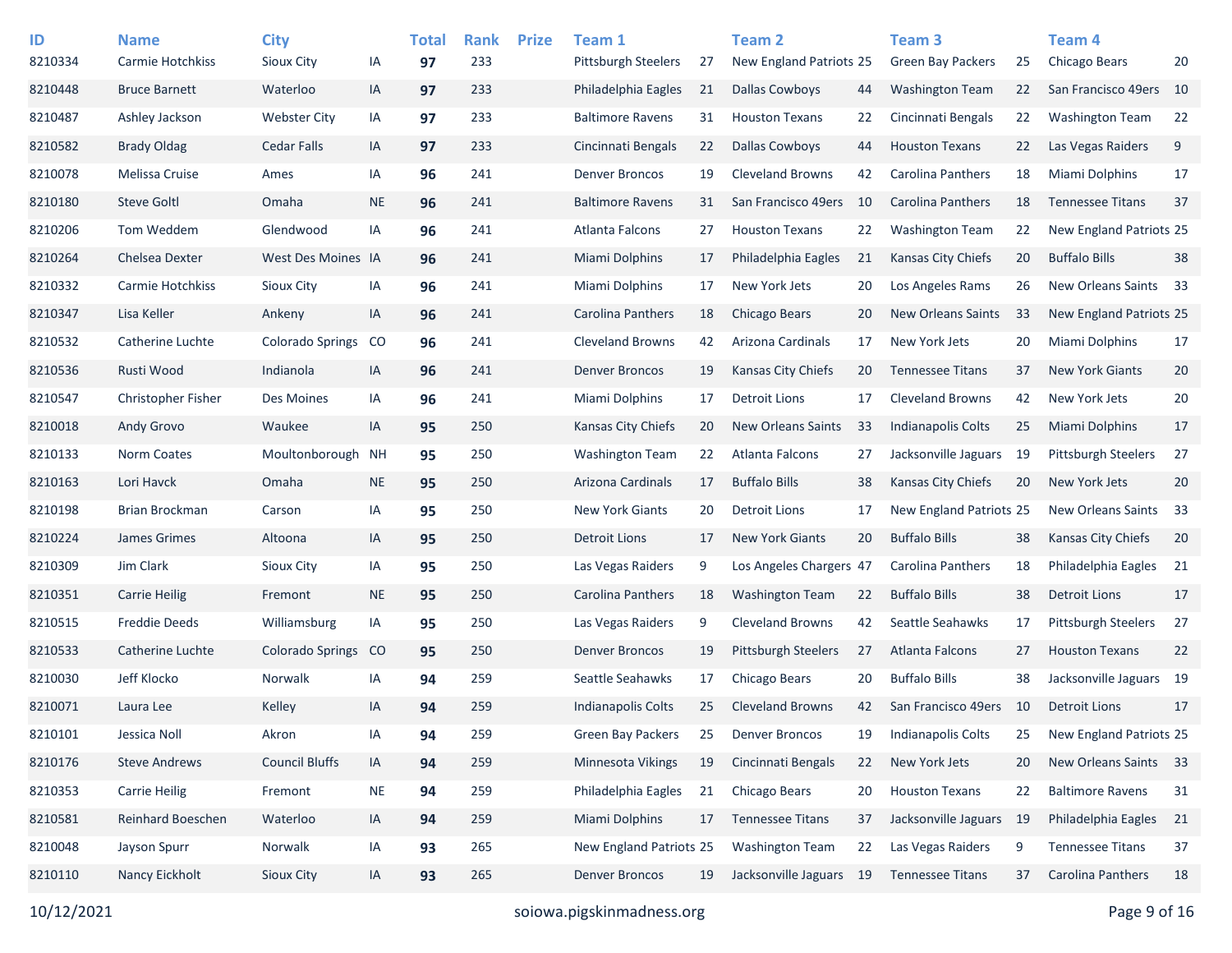| ID<br>8210195 | <b>Name</b><br>Rocky Rothmock | <b>City</b>           |           | <b>Total</b><br>93 | <b>Rank</b><br>265 | <b>Prize</b> | Team 1<br><b>Tennessee Titans</b> | 37 | Team <sub>2</sub><br>Arizona Cardinals | 17 | Team <sub>3</sub><br>Miami Dolphins | 17  | Team 4<br><b>Washington Team</b> | 22   |
|---------------|-------------------------------|-----------------------|-----------|--------------------|--------------------|--------------|-----------------------------------|----|----------------------------------------|----|-------------------------------------|-----|----------------------------------|------|
| 8210255       | <b>Mason Mumm</b>             | West Des Moines IA    |           | 93                 | 265                |              | <b>Tennessee Titans</b>           | 37 | Arizona Cardinals                      | 17 | Jacksonville Jaguars 19             |     | New York Jets                    | 20   |
| 8210263       | Chris Morgan                  | West Des Moines IA    |           | 93                 | 265                |              | <b>Washington Team</b>            | 22 | <b>Detroit Lions</b>                   | 17 | New Orleans Saints                  | -33 | Philadelphia Eagles              | 21   |
| 8210274       | <b>Matt Granzow</b>           | West Des Moines IA    |           | 93                 | 265                |              | Chicago Bears                     | 20 | <b>Baltimore Ravens</b>                | 31 | New England Patriots 25             |     | <b>Detroit Lions</b>             | 17   |
| 8210313       | Amy Carlson                   | Sgt. Bluffs           | IA        | 93                 | 265                |              | Arizona Cardinals                 | 17 | <b>Baltimore Ravens</b>                | 31 | Atlanta Falcons                     | 27  | Carolina Panthers                | 18   |
| 8210323       | Zac Croft                     | Sioux City            | IA        | 93                 | 265                |              | Jacksonville Jaguars              | 19 | Kansas City Chiefs                     | 20 | Miami Dolphins                      | 17  | <b>Tennessee Titans</b>          | 37   |
| 8210463       | John Oler                     | <b>ANKENY</b>         | IA        | 93                 | 265                |              | <b>Washington Team</b>            | 22 | <b>Tennessee Titans</b>                | 37 | <b>Green Bay Packers</b>            | 25  | Las Vegas Raiders                | 9    |
| 8210538       | Kelly Johnson                 | <b>WALCOTT</b>        | IA        | 93                 | 265                |              | San Francisco 49ers               | 10 | Chicago Bears                          | 20 | <b>Dallas Cowboys</b>               | 44  | <b>Denver Broncos</b>            | 19   |
| 8210575       | Colleen Boyle                 | Chestnut Hill         | MA        | 93                 | 265                |              | Las Vegas Raiders                 | 9  | Los Angeles Chargers 47                |    | San Francisco 49ers                 | -10 | Atlanta Falcons                  | 27   |
| 8210596       | Mary Fitch                    | Ames                  | IA        | 93                 | 265                |              | <b>Indianapolis Colts</b>         | 25 | Kansas City Chiefs                     | 20 | <b>Baltimore Ravens</b>             | 31  | <b>Detroit Lions</b>             | 17   |
| 8210168       | Joe Goltl                     | <b>Council Bluffs</b> | IA        | 92                 | 277                |              | Seattle Seahawks                  | 17 | <b>Tennessee Titans</b>                | 37 | Philadelphia Eagles                 | 21  | Miami Dolphins                   | 17   |
| 8210191       | <b>Greg Casey</b>             | Treynor               | IA        | 92                 | 277                |              | <b>Tennessee Titans</b>           | 37 | Carolina Panthers                      | 18 | New York Jets                       | 20  | Seattle Seahawks                 | 17   |
| 8210219       | Chrissy Hite                  | <b>Council Bluffs</b> | IA        | 92                 | 277                |              | New York Jets                     | 20 | <b>Buffalo Bills</b>                   | 38 | Seattle Seahawks                    | 17  | Miami Dolphins                   | 17   |
| 8210267       | Mason Mumm                    | West Des Moines IA    |           | 92                 | 277                |              | <b>Buffalo Bills</b>              | 38 | Carolina Panthers                      | 18 | Jacksonville Jaguars                | -19 | Miami Dolphins                   | 17   |
| 8210287       | <b>Elizabeth Morse</b>        | Ames                  | IA        | 92                 | 277                |              | Atlanta Falcons                   | 27 | Los Angeles Rams                       | 26 | New York Jets                       | 20  | <b>Denver Broncos</b>            | 19   |
| 8210338       | Judi Eyles                    | Ames                  | IA        | 92                 | 277                |              | <b>New York Giants</b>            | 20 | <b>Green Bay Packers</b>               | 25 | New York Jets                       | 20  | <b>Atlanta Falcons</b>           | 27   |
| 8210349       | <b>Becky Scherbring</b>       | Ankeny                | IA        | 92                 | 277                |              | Pittsburgh Steelers               | 27 | Indianapolis Colts                     | 25 | New York Jets                       | 20  | <b>New York Giants</b>           | 20   |
| 8210526       | Roy Fonza                     | Horseshoe Bend        | AR        | 92                 | 277                |              | <b>Indianapolis Colts</b>         | 25 | Carolina Panthers                      | 18 | <b>Houston Texans</b>               | 22  | Pittsburgh Steelers              | 27   |
| 8210564       | <b>Holly Pickett</b>          | Ankeny                | IA        | 92                 | 277                |              | <b>Baltimore Ravens</b>           | 31 | Minnesota Vikings                      | 19 | Chicago Bears                       | 20  | Cincinnati Bengals               | 22   |
| 8210589       | Glenda Cogley                 | Grimes                | IA        | 92                 | 277                |              | <b>Tennessee Titans</b>           | 37 | Las Vegas Raiders                      | 9  | Philadelphia Eagles                 | 21  | <b>Indianapolis Colts</b>        | 25   |
| 8210600       | Maureen Rozen                 | Robins                | IA        | 92                 | 277                |              | Arizona Cardinals                 | 17 | <b>Houston Texans</b>                  | 22 | <b>Baltimore Ravens</b>             | 31  | <b>Washington Team</b>           | 22   |
| 8210076       | <b>Morgan Henry</b>           | Des Moines            | IA        | 91                 | 288                |              | Los Angeles Rams                  | 26 | <b>Pittsburgh Steelers</b>             | 27 | Seattle Seahawks                    | 17  | Philadelphia Eagles              | - 21 |
| 8210157       | <b>Steve Goltl</b>            | Omaha                 | <b>NE</b> | 91                 | 288                |              | <b>Miami Dolphins</b>             | 17 | Philadelphia Eagles                    | 21 | New York Jets                       | 20  | New Orleans Saints               | 33   |
| 8210207       | Tom Weddem                    | Glendwood             | IA        | 91                 | 288                |              | <b>Denver Broncos</b>             | 19 | <b>Washington Team</b>                 | 22 | <b>Green Bay Packers</b>            | 25  | <b>Indianapolis Colts</b>        | 25   |
| 8210251       | Jeff Lyon                     | West Des Moines IA    |           | 91                 | 288                |              | New Orleans Saints                | 33 | New York Jets                          | 20 | Jacksonville Jaguars 19             |     | <b>Denver Broncos</b>            | 19   |
| 8210306       | Andrew Dutler                 | Sioux City            | IA        | 91                 | 288                |              | Las Vegas Raiders                 | 9  | Kansas City Chiefs                     | 20 | Green Bay Packers                   | 25  | <b>Tennessee Titans</b>          | 37   |
| 8210315       | Jodi Kerr                     | Sioux City            | IA        | 91                 | 288                |              | <b>Washington Team</b>            | 22 | <b>Denver Broncos</b>                  | 19 | New Orleans Saints                  | 33  | Seattle Seahawks                 | 17   |
| 8210329       | Clatyon Fjerstad              | Lytton                | IA        | 91                 | 288                |              | Arizona Cardinals                 | 17 | <b>Tennessee Titans</b>                | 37 | Seattle Seahawks                    | 17  | Chicago Bears                    | 20   |
| 8210346       | Ron Pingel                    | Spencer               | IA        | 91                 | 288                |              | <b>New York Giants</b>            | 20 | Tampa Bay Buccanee 45                  |    | Las Vegas Raiders                   | 9   | Miami Dolphins                   | 17   |
| 8210412       | Jac Doran                     | Fort Dodge            | IA        | 91                 | 288                |              | <b>Miami Dolphins</b>             | 17 | Tampa Bay Buccanee 45                  |    | Jacksonville Jaguars 19             |     | San Francisco 49ers 10           |      |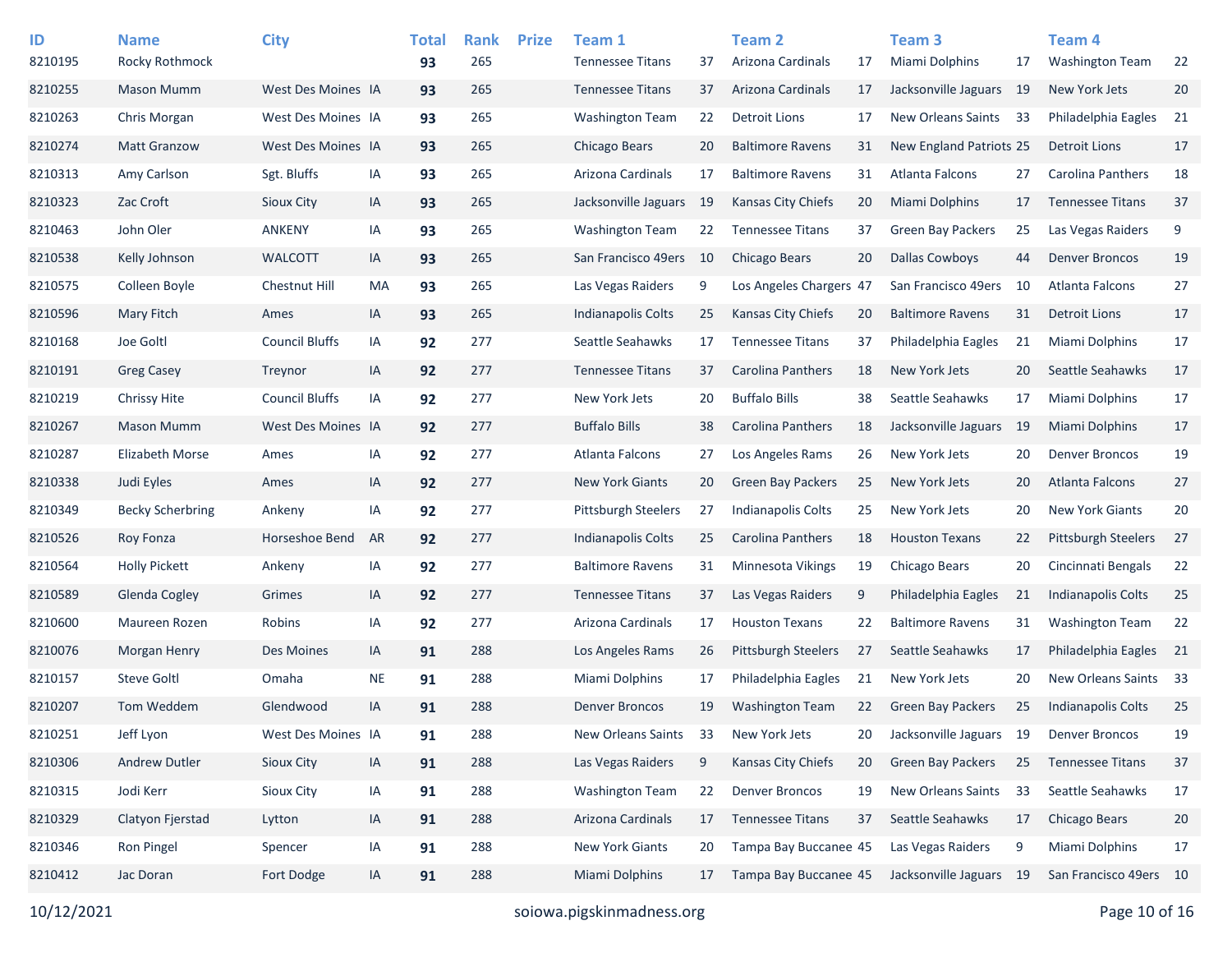| ID<br>8210473 | <b>Name</b><br>Steven Mickelson | <b>City</b><br>West Des Moines IA |           | <b>Total</b><br>91 | <b>Rank</b><br>288 | <b>Prize</b> | Team 1<br><b>Minnesota Vikings</b> | 19 | <b>Team 2</b><br><b>Cleveland Browns</b> | 42   | Team <sub>3</sub><br><b>New York Giants</b> | 20   | Team <sub>4</sub><br>San Francisco 49ers 10 |    |
|---------------|---------------------------------|-----------------------------------|-----------|--------------------|--------------------|--------------|------------------------------------|----|------------------------------------------|------|---------------------------------------------|------|---------------------------------------------|----|
| 8210565       | <b>Holly Pickett</b>            | Ankeny                            | IA        | 91                 | 288                |              | Las Vegas Raiders                  | 9  | Atlanta Falcons                          | 27   | <b>New Orleans Saints</b>                   | 33   | <b>Houston Texans</b>                       | 22 |
| 8210046       | <b>Greg Staples</b>             | Norwalk                           | IA        | 90                 | 299                |              | New York Jets                      | 20 | <b>Houston Texans</b>                    | 22   | Miami Dolphins                              | 17   | <b>Baltimore Ravens</b>                     | 31 |
| 8210145       | <b>Constance Coates</b>         | Moultonborouch                    | <b>NH</b> | 90                 | 299                |              | Los Angeles Rams                   | 26 | Cincinnati Bengals                       | 22   | <b>Houston Texans</b>                       | 22   | <b>Chicago Bears</b>                        | 20 |
| 8210212       | <b>Bret Burns</b>               | Omaha                             | <b>NE</b> | 90                 | 299                |              | <b>Minnesota Vikings</b>           | 19 | Tampa Bay Buccanee 45                    |      | Las Vegas Raiders                           | 9    | Seattle Seahawks                            | 17 |
| 8210229       | <b>Melanie Devine</b>           | Des Moines                        | IA        | 90                 | 299                |              | <b>Houston Texans</b>              | 22 | <b>Green Bay Packers</b>                 | 25   | Los Angeles Rams                            | 26   | Seattle Seahawks                            | 17 |
| 8210257       | <b>Brent Kock</b>               | West Des Moines IA                |           | 90                 | 299                |              | Las Vegas Raiders                  | 9  | Miami Dolphins                           | 17   | Chicago Bears                               | 20   | <b>Dallas Cowboys</b>                       | 44 |
| 8210270       | Andre Owen                      | West Des Moines IA                |           | 90                 | 299                |              | Kansas City Chiefs                 | 20 | Miami Dolphins                           | 17   | <b>Dallas Cowboys</b>                       | 44   | Las Vegas Raiders                           | 9  |
| 8210010       | Jim Volker                      | West Des Moines IA                |           | 89                 | 305                |              | <b>Baltimore Ravens</b>            | 31 | Las Vegas Raiders                        | 9    | <b>Atlanta Falcons</b>                      | 27   | Cincinnati Bengals                          | 22 |
| 8210013       | Michael Moore                   | West Des Moines IA                |           | 89                 | 305                |              | San Francisco 49ers                | 10 | <b>Buffalo Bills</b>                     | 38   | <b>Denver Broncos</b>                       | 19   | <b>Houston Texans</b>                       | 22 |
| 8210031       | Jeff Klocko                     | Norwalk                           | IA        | 89                 | 305                |              | <b>New Orleans Saints</b>          | 33 | <b>Houston Texans</b>                    | 22   | Arizona Cardinals                           | 17   | Miami Dolphins                              | 17 |
| 8210109       | <b>Molly Burnside</b>           | Sioux City                        | IA        | 89                 | 305                |              | <b>Baltimore Ravens</b>            | 31 | Minnesota Vikings                        | 19   | Cincinnati Bengals                          | 22   | Arizona Cardinals                           | 17 |
| 8210150       | Dennis Dudzik                   | Omaha                             | <b>NE</b> | 89                 | 305                |              | <b>Tennessee Titans</b>            | 37 | <b>Houston Texans</b>                    | 22   | Chicago Bears                               | 20   | San Francisco 49ers 10                      |    |
| 8210199       | Jean Hern                       | <b>Council Bluffs</b>             | IA        | 89                 | 305                |              | <b>Tennessee Titans</b>            | 37 | <b>Houston Texans</b>                    | 22   | San Francisco 49ers                         | - 10 | <b>Kansas City Chiefs</b>                   | 20 |
| 8210275       | <b>Blake Leonard</b>            | Stuart                            | IA        | 89                 | 305                |              | <b>Baltimore Ravens</b>            | 31 | New York Jets                            | 20   | <b>Denver Broncos</b>                       | 19   | Jacksonville Jaguars 19                     |    |
| 8210321       | <b>Brooke Davies</b>            | Sioux City                        | IA        | 89                 | 305                |              | <b>Miami Dolphins</b>              | 17 | <b>Dallas Cowboys</b>                    | 44   | Las Vegas Raiders                           | 9    | <b>Minnesota Vikings</b>                    | 19 |
| 8210328       | Clatyon Fjerstad                | Lytton                            | IA        | 89                 | 305                |              | Seattle Seahawks                   | 17 | <b>Pittsburgh Steelers</b>               | 27   | Minnesota Vikings                           | 19   | Los Angeles Rams                            | 26 |
| 8210430       | Paul Barnett                    | Higginson                         | <b>AR</b> | 89                 | 305                |              | <b>Pittsburgh Steelers</b>         | 27 | Detroit Lions                            | 17   | <b>Denver Broncos</b>                       | 19   | Los Angeles Rams                            | 26 |
| 8210437       | Joseph Rose                     | <b>LOHRVILLE</b>                  | IA        | 89                 | 305                |              | Atlanta Falcons                    | 27 | New York Jets                            | 20   | Cincinnati Bengals                          | 22   | Kansas City Chiefs                          | 20 |
| 8210462       | John Oler                       | <b>ANKENY</b>                     | IA        | 89                 | 305                |              | Arizona Cardinals                  | 17 | Chicago Bears                            | 20   | <b>New Orleans Saints</b>                   | 33   | Jacksonville Jaguars 19                     |    |
| 8210468       | <b>Phillip Strekal</b>          | Albany                            | OH        | 89                 | 305                |              | New York Jets                      | 20 | New England Patriots 25                  |      | Carolina Panthers                           | 18   | Los Angeles Rams                            | 26 |
| 8210529       | Catherine Luchte                | <b>Colorado Springs</b>           | CO        | 89                 | 305                |              | Cincinnati Bengals                 | 22 | <b>New Orleans Saints</b>                | 33   | Miami Dolphins                              | 17   | Arizona Cardinals                           | 17 |
| 8210567       | Lisa Schumacher                 | Cedar Rapids                      | IA        | 89                 | 305                |              | New York Jets                      | 20 | Indianapolis Colts                       | 25   | <b>Atlanta Falcons</b>                      | 27   | Arizona Cardinals                           | 17 |
| 8210595       | Jenna Fitch                     | Gilbert                           | IA        | 89                 | 305                |              | New York Jets                      | 20 | Arizona Cardinals                        | 17   | New Orleans Saints                          | 33   | <b>Minnesota Vikings</b>                    | 19 |
| 8210049       | <b>Dyaln Spurr</b>              | Norwalk                           | IA        | 88                 | 321                |              | Seattle Seahawks                   | 17 | New Orleans Saints                       | 33   | Carolina Panthers                           | 18   | New York Jets                               | 20 |
| 8210196       | <b>Mike Mittan</b>              | <b>Council Bluffs</b>             | IA        | 88                 | 321                |              | Green Bay Packers                  | 25 | Philadelphia Eagles                      | 21   | New England Patriots 25                     |      | Seattle Seahawks                            | 17 |
| 8210401       | Dan Stein                       | Urbandale                         | IA        | 88                 | 321                |              | Jacksonville Jaguars               | 19 | <b>Houston Texans</b>                    | 22   | Indianapolis Colts                          | 25   | Cincinnati Bengals                          | 22 |
| 8210459       | Amanda Sipple                   | Omaha                             | <b>NE</b> | 88                 | 321                |              | New Orleans Saints                 | 33 | San Francisco 49ers                      | - 10 | Pittsburgh Steelers                         | 27   | Carolina Panthers                           | 18 |
| 8210504       | Kevin Budde                     | Long Grove                        | IA        | 88                 | 321                |              | Atlanta Falcons                    | 27 | Minnesota Vikings                        | 19   | <b>Detroit Lions</b>                        | 17   | <b>Indianapolis Colts</b>                   | 25 |
| 8210572       | Scott Moore                     | Missouri Valley                   | IA        | 88                 | 321                |              | Atlanta Falcons                    | 27 | New York Giants                          | 20   | <b>Washington Team</b>                      | 22   | Minnesota Vikings                           | 19 |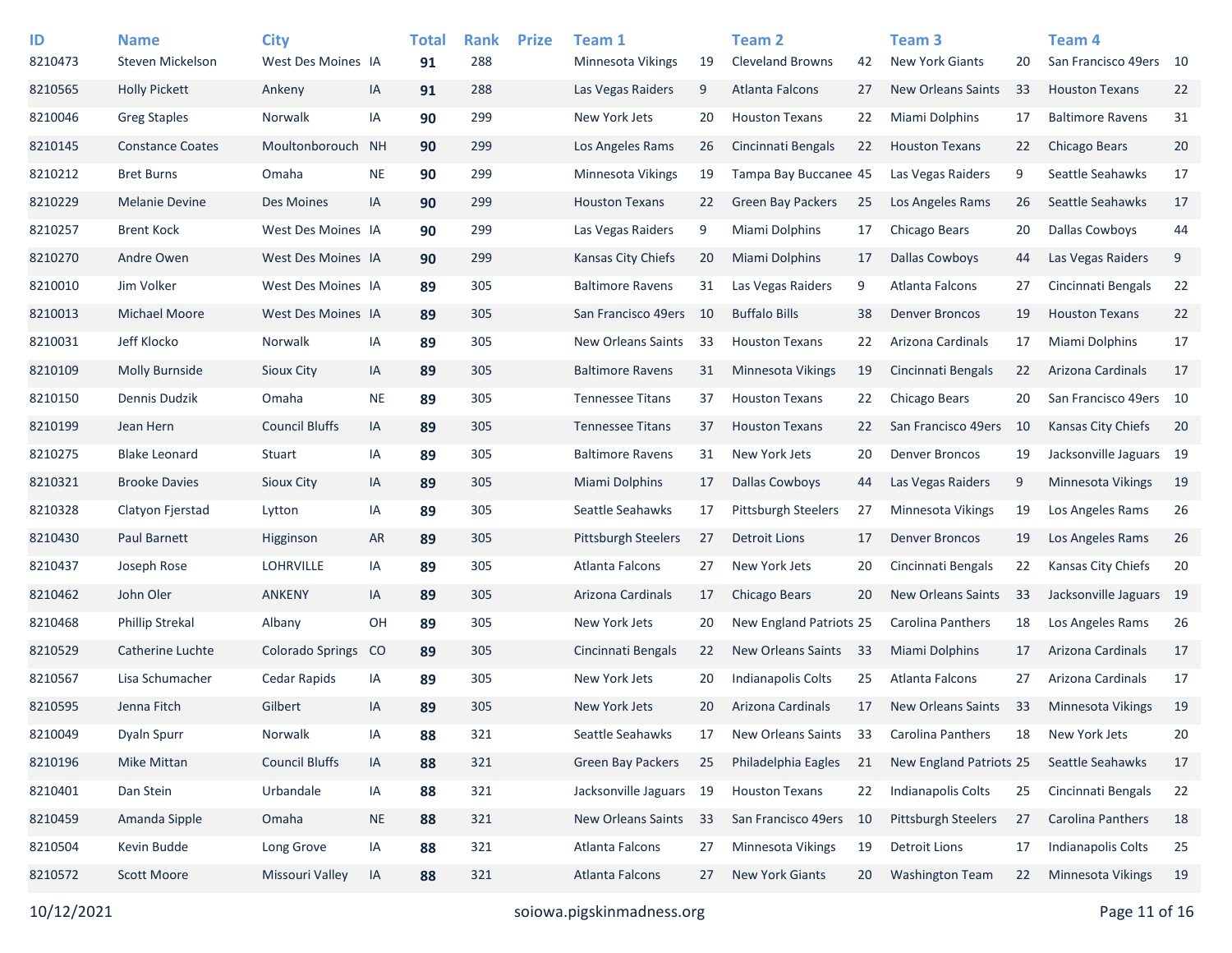| ID<br>8210100 | <b>Name</b><br>Mike Burke | <b>City</b><br>Sioux City | IA        | <b>Total</b><br>87 | <b>Rank</b><br>327 | <b>Prize</b> | Team 1<br><b>Buffalo Bills</b> | 38 | <b>Team 2</b><br>Chicago Bears | 20   | Team <sub>3</sub><br>San Francisco 49ers | - 10 | Team <sub>4</sub><br><b>Minnesota Vikings</b> | 19 |
|---------------|---------------------------|---------------------------|-----------|--------------------|--------------------|--------------|--------------------------------|----|--------------------------------|------|------------------------------------------|------|-----------------------------------------------|----|
| 8210115       | Dennis Ard                | Sioux City                | IA        | 87                 | 327                |              | <b>Minnesota Vikings</b>       | 19 | Cincinnati Bengals             | 22   | Las Vegas Raiders                        | 9    | <b>Tennessee Titans</b>                       | 37 |
| 8210222       | James Grimes              | Altoona                   | IA        | 87                 | 327                |              | <b>Detroit Lions</b>           | 17 | <b>Houston Texans</b>          | 22   | <b>Miami Dolphins</b>                    | 17   | <b>Baltimore Ravens</b>                       | 31 |
| 8210411       | Mary F Rogowicki          | Tuckahoe                  | <b>NY</b> | 87                 | 327                |              | <b>Houston Texans</b>          | 22 | Philadelphia Eagles            | 21   | New England Patriots 25                  |      | <b>Denver Broncos</b>                         | 19 |
| 8210512       | Liane Long                | Avoca                     | IA        | 87                 | 327                |              | Chicago Bears                  | 20 | New York Jets                  | 20   | <b>Pittsburgh Steelers</b>               | 27   | Kansas City Chiefs                            | 20 |
| 8210571       | <b>Scott Moore</b>        | Missouri Valley           | IA        | 87                 | 327                |              | Pittsburgh Steelers            | 27 | San Francisco 49ers            | 10   | <b>Green Bay Packers</b>                 | 25   | <b>Indianapolis Colts</b>                     | 25 |
| 8210006       | Charlie May               | West Des Moines IA        |           | 86                 | 333                |              | New York Jets                  | 20 | Atlanta Falcons                | 27   | <b>Denver Broncos</b>                    | 19   | <b>New York Giants</b>                        | 20 |
| 8210120       | Pat Hinrichsen            | Sioux City                | IA        | 86                 | 333                |              | Las Vegas Raiders              | 9  | <b>Buffalo Bills</b>           | 38   | <b>Detroit Lions</b>                     | 17   | Cincinnati Bengals                            | 22 |
| 8210152       | <b>Bob Ostronic</b>       | Omaha                     | <b>NE</b> | 86                 | 333                |              | <b>Green Bay Packers</b>       | 25 | Cincinnati Bengals             | 22   | <b>Denver Broncos</b>                    | 19   | <b>New York Giants</b>                        | 20 |
| 8210172       | Jeremy Wood               | <b>Council Bluffs</b>     | IA        | 86                 | 333                |              | Arizona Cardinals              | 17 | San Francisco 49ers            | - 10 | <b>Cleveland Browns</b>                  | 42   | Seattle Seahawks                              | 17 |
| 8210422       | Royal McClannahan         | Modale                    | IA        | 86                 | 333                |              | New York Jets                  | 20 | New England Patriots 25        |      | <b>Minnesota Vikings</b>                 | 19   | Cincinnati Bengals                            | 22 |
| 8210483       | <b>Terry Main</b>         | urbandale                 | IA        | 86                 | 333                |              | <b>Denver Broncos</b>          | 19 | <b>Washington Team</b>         | 22   | Chicago Bears                            | 20   | <b>Green Bay Packers</b>                      | 25 |
| 8210012       | Tom Temple                | urbandale                 | IA        | 85                 | 339                |              | Indianapolis Colts             | 25 | Minnesota Vikings              | 19   | Jacksonville Jaguars                     | 19   | Cincinnati Bengals                            | 22 |
| 8210079       | Deb Arneson               | Ames                      | IA        | 85                 | 339                |              | Philadelphia Eagles            | 21 | Carolina Panthers              | 18   | <b>Minnesota Vikings</b>                 | 19   | Atlanta Falcons                               | 27 |
| 8210173       | Ian Mass                  | <b>Council Bluffs</b>     | IA        | 85                 | 339                |              | <b>Minnesota Vikings</b>       | 19 | Chicago Bears                  | 20   | Los Angeles Rams                         | 26   | New York Jets                                 | 20 |
| 8210423       | Royal McClannahan         | Modale                    | IA        | 85                 | 339                |              | <b>Houston Texans</b>          | 22 | <b>Green Bay Packers</b>       | 25   | Philadelphia Eagles                      | 21   | Arizona Cardinals                             | 17 |
| 8210449       | James Strekal             | Lowgap                    | <b>NC</b> | 85                 | 339                |              | Miami Dolphins                 | 17 | <b>Carolina Panthers</b>       | 18   | <b>Green Bay Packers</b>                 | 25   | New England Patriots 25                       |    |
| 8210452       | James Strekal             | Lowgap                    | <b>NC</b> | 85                 | 339                |              | New Orleans Saints             | 33 | Seattle Seahawks               | 17   | Miami Dolphins                           | 17   | Carolina Panthers                             | 18 |
| 8210475       | Marcus Barkema            | Goodell                   | IA        | 85                 | 339                |              | <b>Pittsburgh Steelers</b>     | 27 | Atlanta Falcons                | 27   | Las Vegas Raiders                        | 9    | Cincinnati Bengals                            | 22 |
| 8210494       | <b>Chris Wahlert</b>      | Peosta                    | IA        | 85                 | 339                |              | Los Angeles Rams               | 26 | Detroit Lions                  | 17   | Kansas City Chiefs                       | 20   | Cincinnati Bengals                            | 22 |
| 8210495       | <b>Chris Wahlert</b>      | Peosta                    | IA        | 85                 | 339                |              | <b>Green Bay Packers</b>       | 25 | <b>Houston Texans</b>          | 22   | Philadelphia Eagles                      | 21   | Miami Dolphins                                | 17 |
| 8210583       | <b>Brady Oldag</b>        | Cedar Falls               | IA        | 85                 | 339                |              | Seattle Seahawks               | 17 | Las Vegas Raiders              | 9    | <b>Detroit Lions</b>                     | 17   | <b>Cleveland Browns</b>                       | 42 |
| 8210047       | Jan Spurr                 | Creston                   | IA        | 84                 | 349                |              | Philadelphia Eagles            | 21 | <b>Washington Team</b>         | 22   | Cincinnati Bengals                       | 22   | <b>Minnesota Vikings</b>                      | 19 |
| 8210147       | Melinda Goltl             | <b>Council Bluffs</b>     | IA        | 84                 | 349                |              | Chicago Bears                  | 20 | Cincinnati Bengals             | 22   | Miami Dolphins                           | 17   | <b>Green Bay Packers</b>                      | 25 |
| 8210223       | James Grimes              | Altoona                   | IA        | 84                 | 349                |              | New Orleans Saints             | 33 | Minnesota Vikings              | 19   | <b>Houston Texans</b>                    | 22   | San Francisco 49ers 10                        |    |
| 8210260       | Kaylene Ballesteros       | Indianola                 | IA        | 84                 | 349                |              | <b>Washington Team</b>         | 22 | <b>Green Bay Packers</b>       | 25   | Kansas City Chiefs                       | 20   | Seattle Seahawks                              | 17 |
| 8210335       | Judi Eyles                | Ames                      | IA        | 84                 | 349                |              | <b>Detroit Lions</b>           | 17 | Philadelphia Eagles            | 21   | Minnesota Vikings                        | 19   | Pittsburgh Steelers                           | 27 |
| 8210553       | Matthew Lundquist         | Clive                     | IA        | 84                 | 349                |              | Los Angeles Rams               | 26 | <b>Washington Team</b>         | 22   | <b>Miami Dolphins</b>                    | 17   | Minnesota Vikings                             | 19 |
| 8210578       | John Larson               | Johnston                  | IA        | 84                 | 349                |              | Los Angeles Rams               | 26 | Jacksonville Jaguars           | 19   | Miami Dolphins                           | 17   | Cincinnati Bengals                            | 22 |
| 8210221       | James Grimes              | Altoona                   | IA        | 83                 | 356                |              | Carolina Panthers              | 18 | <b>Washington Team</b>         | 22   | <b>Houston Texans</b>                    | 22   | Philadelphia Eagles 21                        |    |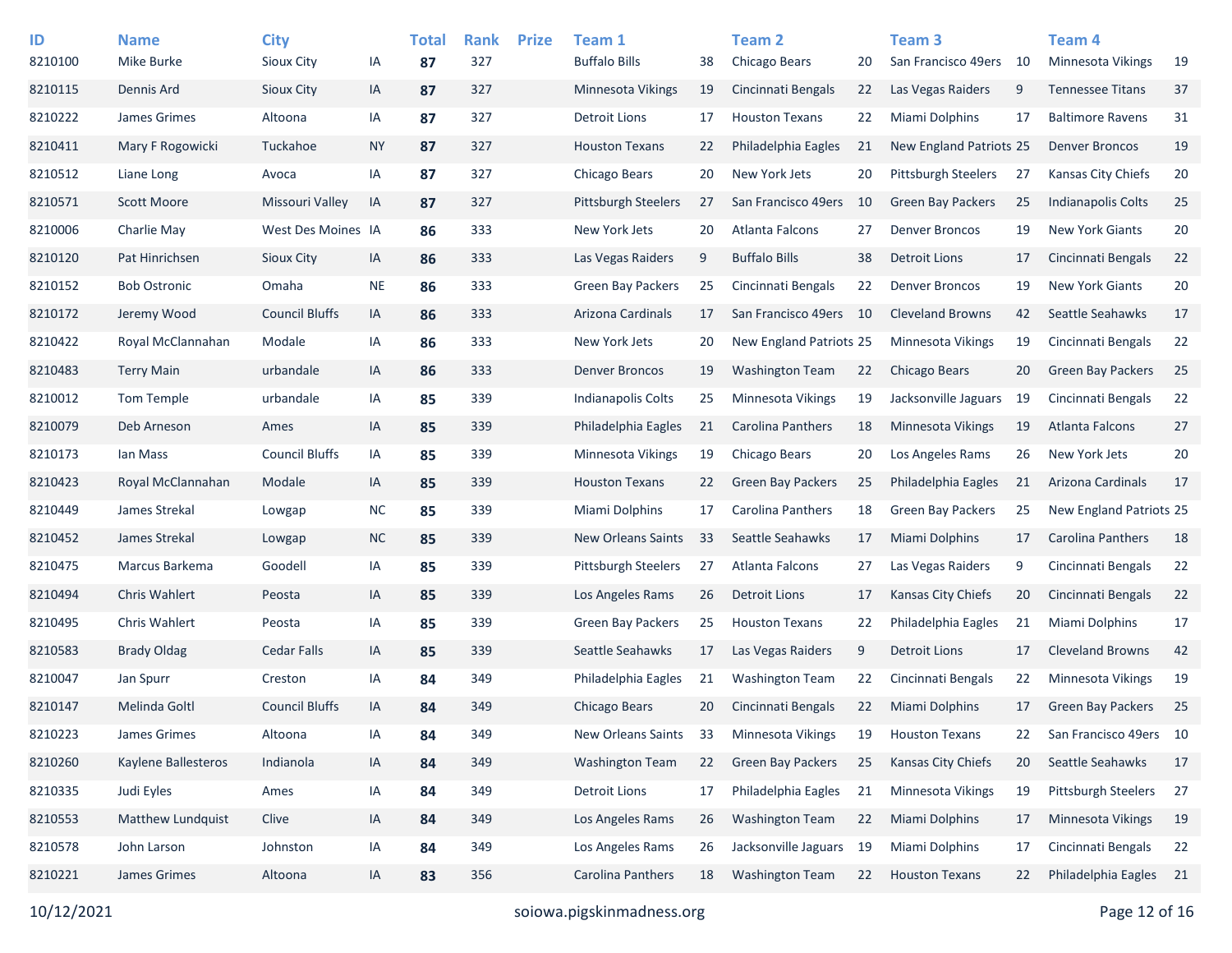| ID      | <b>Name</b>          | <b>City</b>             |           | <b>Total</b> | <b>Rank</b> | <b>Prize</b> | Team 1                     |    | <b>Team 2</b>             |     | Team <sub>3</sub>       |    | Team 4                   |      |
|---------|----------------------|-------------------------|-----------|--------------|-------------|--------------|----------------------------|----|---------------------------|-----|-------------------------|----|--------------------------|------|
| 8210238 | <b>Cory Williams</b> | Pleasant Hill           | IA        | 83           | 356         |              | New York Jets              | 20 | <b>Tennessee Titans</b>   | 37  | Las Vegas Raiders       | 9  | Seattle Seahawks         | 17   |
| 8210305 | <b>Ryan Denney</b>   | Lawton                  | IA        | 83           | 356         |              | Cincinnati Bengals         | 22 | Kansas City Chiefs        | 20  | New York Jets           | 20 | Philadelphia Eagles      | 21   |
| 8210316 | Sean Mendlik         | Sioux City              | IA        | 83           | 356         |              | San Francisco 49ers        | 10 | Detroit Lions             | 17  | <b>Tennessee Titans</b> | 37 | Jacksonville Jaguars 19  |      |
| 8210352 | <b>Carrie Heilig</b> | Fremont                 | <b>NE</b> | 83           | 356         |              | San Francisco 49ers        | 10 | <b>Baltimore Ravens</b>   | 31  | <b>Detroit Lions</b>    | 17 | <b>Green Bay Packers</b> | 25   |
| 8210402 | <b>Bruce Hokel</b>   | Sioux City              | IA        | 83           | 356         |              | Philadelphia Eagles        | 21 | Los Angeles Rams          | 26  | <b>Detroit Lions</b>    | 17 | <b>Denver Broncos</b>    | 19   |
| 8210489 | <b>Bob Shoultz</b>   | Sioux City              | IA        | 83           | 356         |              | <b>New York Giants</b>     | 20 | Indianapolis Colts        | 25  | Jacksonville Jaguars    | 19 | Minnesota Vikings        | 19   |
| 8210541 | Raymond Strekal      | PERRY                   | IA        | 83           | 356         |              | Arizona Cardinals          | 17 | <b>Green Bay Packers</b>  | 25  | <b>Houston Texans</b>   | 22 | Minnesota Vikings        | 19   |
| 8210415 | Susan Wardlow        | Waverly                 | IA        | 82           | 364         |              | Seattle Seahawks           | 17 | Atlanta Falcons           | 27  | <b>Detroit Lions</b>    | 17 | Philadelphia Eagles      | - 21 |
| 8210505 | <b>Heather Dolan</b> | Denver                  | IA        | 82           | 364         |              | Kansas City Chiefs         | 20 | Indianapolis Colts        | 25  | New York Giants         | 20 | Seattle Seahawks         | 17   |
| 8210522 | Loren Goettsch       | Sioux City              | IA        | 82           | 364         |              | Arizona Cardinals          | 17 | Los Angeles Rams          | 26  | Jacksonville Jaguars    | 19 | <b>New York Giants</b>   | 20   |
| 8210098 | Shannon Larson       | Sioux City              | IA        | 81           | 367         |              | Chicago Bears              | 20 | Arizona Cardinals         | 17  | Miami Dolphins          | 17 | Atlanta Falcons          | 27   |
| 8210290 | Julie Kline          | <b>Boone</b>            | IA        | 81           | 367         |              | <b>Pittsburgh Steelers</b> | 27 | Seattle Seahawks          | 17  | Arizona Cardinals       | 17 | Chicago Bears            | 20   |
| 8210461 | Gina McDonough       | Eddyville               | IA        | 81           | 367         |              | Carolina Panthers          | 18 | <b>New Orleans Saints</b> | 33  | <b>New York Giants</b>  | 20 | San Francisco 49ers 10   |      |
| 8210477 | Marcus Barkema       | Goodell                 | IA        | 81           | 367         |              | <b>Houston Texans</b>      | 22 | Seattle Seahawks          | 17  | Las Vegas Raiders       | 9  | New Orleans Saints       | 33   |
| 8210499 | <b>Taylor Parish</b> | Saint Charles           | IA        | 81           | 367         |              | <b>Detroit Lions</b>       | 17 | Chicago Bears             | 20  | Cincinnati Bengals      | 22 | <b>Washington Team</b>   | 22   |
| 8210531 | Catherine Luchte     | <b>Colorado Springs</b> | CO        | 81           | 367         |              | <b>Houston Texans</b>      | 22 | <b>Green Bay Packers</b>  | 25  | New England Patriots 25 |    | Las Vegas Raiders        | 9    |
| 8210034 | <b>Charles Lee</b>   | Youngsville             | <b>NC</b> | 80           | 373         |              | <b>Green Bay Packers</b>   | 25 | <b>Kansas City Chiefs</b> | 20  | Arizona Cardinals       | 17 | <b>Carolina Panthers</b> | 18   |
| 8210165 | Terri Fuxa           | Omaha                   | <b>NE</b> | 80           | 373         |              | New York Jets              | 20 | <b>Washington Team</b>    | 22  | Kansas City Chiefs      | 20 | <b>Carolina Panthers</b> | 18   |
| 8210266 | <b>Chris Scott</b>   | West Des Moines IA      |           | 80           | 373         |              | <b>Green Bay Packers</b>   | 25 | Seattle Seahawks          | 17  | Chicago Bears           | 20 | Carolina Panthers        | 18   |
| 8210318 | Dylan Grimsley       | Sioux City              | IA        | 80           | 373         |              | Miami Dolphins             | 17 | New York Jets             | 20  | Arizona Cardinals       | 17 | Los Angeles Rams         | 26   |
| 8210428 | Timothy Lynch        | <b>JOHNSTON</b>         | IA        | 80           | 373         |              | Jacksonville Jaguars       | 19 | <b>Green Bay Packers</b>  | 25  | <b>Denver Broncos</b>   | 19 | Seattle Seahawks         | 17   |
| 8210521 | Loren Goettsch       | Sioux City              | IA        | 80           | 373         |              | <b>New York Giants</b>     | 20 | <b>Kansas City Chiefs</b> | 20  | Philadelphia Eagles     | 21 | <b>Minnesota Vikings</b> | 19   |
| 8210566 | Chrystel Hatcher     | Ames                    | IA        | 80           | 373         |              | <b>Denver Broncos</b>      | 19 | Jacksonville Jaguars      | -19 | <b>Houston Texans</b>   | 22 | <b>New York Giants</b>   | 20   |
| 8210592 | Lori Kaup            | <b>Boone</b>            | IA        | 80           | 373         |              | New York Jets              | 20 | <b>New York Giants</b>    | 20  | Cincinnati Bengals      | 22 | <b>Carolina Panthers</b> | 18   |
| 8210111 | Anthony Fitch        | Sioux City              | IA        | 79           | 381         |              | <b>Baltimore Ravens</b>    | 31 | San Francisco 49ers 10    |     | Philadelphia Eagles     | 21 | Miami Dolphins           | 17   |
| 8210218 | Chris Hite           | <b>Council Bluffs</b>   | IA        | 79           | 381         |              | New York Jets              | 20 | Pittsburgh Steelers       | 27  | Cincinnati Bengals      | 22 | San Francisco 49ers 10   |      |
| 8210220 | Wendy Hite           | <b>Council Bluffs</b>   | IA        | 79           | 381         |              | <b>Houston Texans</b>      | 22 | Green Bay Packers         | 25  | <b>Washington Team</b>  | 22 | San Francisco 49ers 10   |      |
| 8210331 | Carmie Hotchkiss     | Sioux City              | IA        | 79           | 381         |              | <b>Detroit Lions</b>       | 17 | Chicago Bears             | 20  | Seattle Seahawks        | 17 | Indianapolis Colts       | 25   |
| 8210432 | John Santone         | Painesville             | OH        | 79           | 381         |              | Seattle Seahawks           | 17 | New England Patriots 25   |     | New York Giants         | 20 | Miami Dolphins           | 17   |
| 8210555 | Alex Taylor          | Ankeny                  | IA        | 79           | 381         |              | New York Jets              | 20 | New York Giants           | 20  | Cincinnati Bengals      | 22 | Seattle Seahawks         | 17   |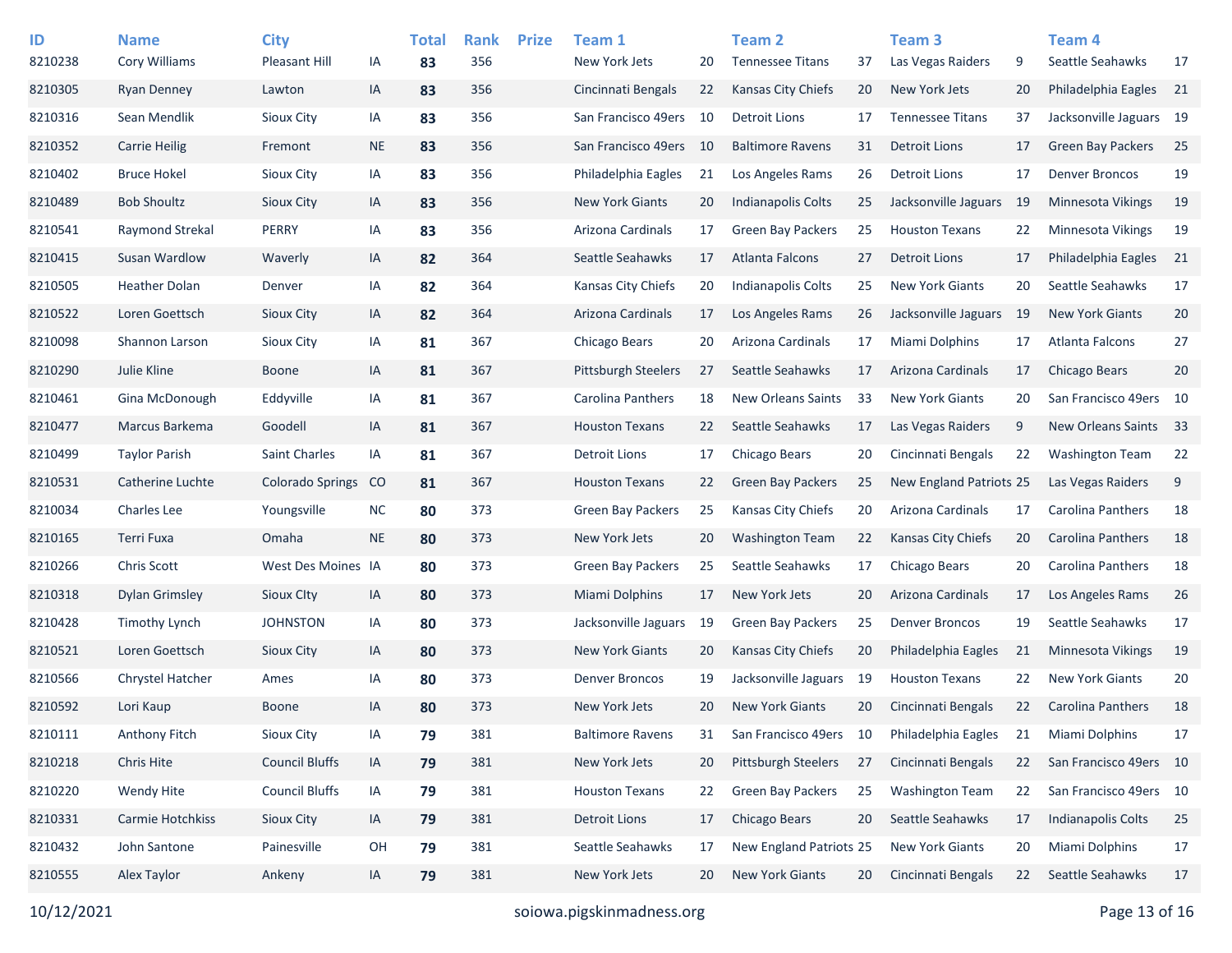| ID<br>8210559 | <b>Name</b><br><b>Chris Simmons</b> | <b>City</b><br>Fort Dodge | IA        | <b>Total</b><br>79 | <b>Rank</b><br>381 | <b>Prize</b> | Team 1<br><b>Pittsburgh Steelers</b> | 27  | Team 2<br>Los Angeles Rams | 26 | Team <sub>3</sub><br>Las Vegas Raiders | 9   | Team 4<br><b>Miami Dolphins</b> | 17 |
|---------------|-------------------------------------|---------------------------|-----------|--------------------|--------------------|--------------|--------------------------------------|-----|----------------------------|----|----------------------------------------|-----|---------------------------------|----|
| 8210602       | Maureen Rozen                       | Robins                    | IA        | 79                 | 381                |              | Chicago Bears                        | 20  | <b>Minnesota Vikings</b>   | 19 | Cincinnati Bengals                     | 22  | Carolina Panthers               | 18 |
| 8210159       | <b>Greg Simons</b>                  | Lo Vista                  | NE        | 78                 | 389                |              | Chicago Bears                        | 20  | <b>Pittsburgh Steelers</b> | 27 | <b>Houston Texans</b>                  | 22  | Las Vegas Raiders               | 9  |
| 8210161       | John Seaman                         | Omaha                     | <b>NE</b> | 78                 | 389                |              | <b>New York Giants</b>               | 20  | Detroit Lions              | 17 | Philadelphia Eagles                    | 21  | <b>Chicago Bears</b>            | 20 |
| 8210268       | Jason Hatcher                       | West Des Moines IA        |           | 78                 | 389                |              | Kansas City Chiefs                   | 20  | <b>Denver Broncos</b>      | 19 | <b>Washington Team</b>                 | 22  | Arizona Cardinals               | 17 |
| 8210289       | <b>Mark Miller</b>                  | Ames                      | IA        | 78                 | 389                |              | Cincinnati Bengals                   | 22  | Las Vegas Raiders          | 9  | <b>Tennessee Titans</b>                | 37  | San Francisco 49ers             | 10 |
| 8210424       | Royal McClannahan                   | Modale                    | IA        | 78                 | 389                |              | Detroit Lions                        | 17  | Las Vegas Raiders          | 9  | <b>Green Bay Packers</b>               | 25  | Atlanta Falcons                 | 27 |
| 8210446       | <b>Timothy Lightner</b>             | <b>Bettendorf</b>         | IA        | 78                 | 389                |              | New Orleans Saints                   | 33  | Seattle Seahawks           | 17 | Las Vegas Raiders                      | 9   | <b>Minnesota Vikings</b>        | 19 |
| 8210458       | Carissa Andermann                   | <b>Cedar Falls</b>        | IA        | 78                 | 389                |              | Arizona Cardinals                    | 17  | <b>Pittsburgh Steelers</b> | 27 | Las Vegas Raiders                      | 9   | New England Patriots 25         |    |
| 8210527       | <b>Beth Burnett</b>                 | Horseshoe Bend            | AR        | 78                 | 389                |              | <b>Washington Team</b>               | 22  | Carolina Panthers          | 18 | <b>Miami Dolphins</b>                  | 17  | Philadelphia Eagles             | 21 |
| 8210574       | Keith Soffa                         | Adel                      | IA        | 78                 | 389                |              | <b>New England Patriots 25</b>       |     | Detroit Lions              | 17 | <b>Pittsburgh Steelers</b>             | 27  | Las Vegas Raiders               | 9  |
| 8210591       | Julie Strum                         | Ames                      | IA        | 78                 | 389                |              | <b>Detroit Lions</b>                 | 17  | Philadelphia Eagles        | 21 | <b>Houston Texans</b>                  | 22  | Carolina Panthers               | 18 |
| 8210608       | Jen Sheehan                         | Clarion                   | IA        | 78                 | 389                |              | <b>Washington Team</b>               | 22  | Philadelphia Eagles        | 21 | <b>Carolina Panthers</b>               | 18  | <b>Detroit Lions</b>            | 17 |
| 8210256       | Jody Hayes                          | West Des Moines IA        |           | 77                 | 400                |              | Kansas City Chiefs                   | 20  | Chicago Bears              | 20 | Jacksonville Jaguars                   | -19 | <b>Carolina Panthers</b>        | 18 |
| 8210317       | <b>Chris Thomas</b>                 | <b>Sioux City</b>         | IA        | 77                 | 400                |              | Minnesota Vikings                    | 19  | <b>New York Giants</b>     | 20 | Philadelphia Eagles                    | 21  | Seattle Seahawks                | 17 |
| 8210525       | Randall Leventhal                   | Waukee                    | IA        | 77                 | 400                |              | San Francisco 49ers                  | 10  | <b>New Orleans Saints</b>  | 33 | <b>Detroit Lions</b>                   | 17  | Miami Dolphins                  | 17 |
| 8210148       | Melinda Goltl                       | <b>Council Bluffs</b>     | IA        | 76                 | 403                |              | Carolina Panthers                    | 18  | <b>Washington Team</b>     | 22 | Seattle Seahawks                       | 17  | Jacksonville Jaguars 19         |    |
| 8210200       | Jean Hern                           | <b>Council Bluffs</b>     | IA        | 76                 | 403                |              | <b>Denver Broncos</b>                | 19  | Arizona Cardinals          | 17 | <b>New York Giants</b>                 | 20  | <b>Kansas City Chiefs</b>       | 20 |
| 8210419       | Jenna Biegger                       | Polk City                 | IA        | 76                 | 403                |              | Miami Dolphins                       | 17  | Jacksonville Jaguars       | 19 | Philadelphia Eagles                    | 21  | <b>Minnesota Vikings</b>        | 19 |
| 8210535       | <b>Gregory Weinschenk</b>           | Urbandale                 | IA        | 76                 | 403                |              | Jacksonville Jaguars                 | -19 | New York Jets              | 20 | <b>Detroit Lions</b>                   | 17  | <b>Kansas City Chiefs</b>       | 20 |
| 8210166       | Max Goltl                           | <b>Council Bluffs</b>     | IA        | 75                 | 407                |              | San Francisco 49ers                  | 10  | New York Jets              | 20 | Jacksonville Jaguars                   | 19  | Los Angeles Rams                | 26 |
| 8210327       | Doug Tilson                         | Plattsmouth               | NE.       | 75                 | 407                |              | Carolina Panthers                    | 18  | <b>Denver Broncos</b>      | 19 | Arizona Cardinals                      | 17  | Philadelphia Eagles             | 21 |
| 8210426       | <b>Timothy Lynch</b>                | <b>JOHNSTON</b>           | IA        |                    | 407                |              | Los Angeles Rams                     | 26  | San Francisco 49ers        | 10 | Cincinnati Bengals                     | 22  | Arizona Cardinals               | 17 |
| 8210493       | <b>Chris Wahlert</b>                |                           |           | 75                 | 407                |              | <b>Denver Broncos</b>                | 19  | Las Vegas Raiders          |    |                                        |     | New England Patriots 25         |    |
|               |                                     | Peosta                    | IA        | 75                 |                    |              |                                      |     | <b>Buffalo Bills</b>       | 9  | <b>Washington Team</b>                 | 22  |                                 |    |
| 8210021       | Ron Spurr                           | Creston                   | IA        | 74                 | 411                |              | Arizona Cardinals                    | 17  |                            | 38 | Las Vegas Raiders                      | 9   | San Francisco 49ers 10          |    |
| 8210024       | Eva Ames                            | Altoona                   | IA        | 74                 | 411                |              | Jacksonville Jaguars                 | 19  | Los Angeles Rams           | 26 | Las Vegas Raiders                      | 9   | Chicago Bears                   | 20 |
| 8210039       | Fletcher Spurr                      | Norwalk                   | IA        | 74                 | 411                |              | Chicago Bears                        | 20  | San Francisco 49ers        | 10 | <b>Pittsburgh Steelers</b>             | 27  | <b>Detroit Lions</b>            | 17 |
| 8210099       | <b>Austin Miller</b>                | Elkpoint                  | SD        | 74                 | 411                |              | Carolina Panthers                    | 18  | Las Vegas Raiders          | 9  | <b>Indianapolis Colts</b>              | 25  | <b>Washington Team</b>          | 22 |
| 8210127       | Joel Lagunas                        | <b>Grand Prairie</b>      | TX        | 74                 | 411                |              | Kansas City Chiefs                   | 20  | Las Vegas Raiders          | 9  | Los Angeles Rams                       | 26  | Jacksonville Jaguars 19         |    |
| 8210153       | Kevin Graslewicz                    | Omaha                     | <b>NE</b> | 74                 | 411                |              | San Francisco 49ers                  | 10  | New York Jets              | 20 | Jacksonville Jaguars 19                |     | New England Patriots 25         |    |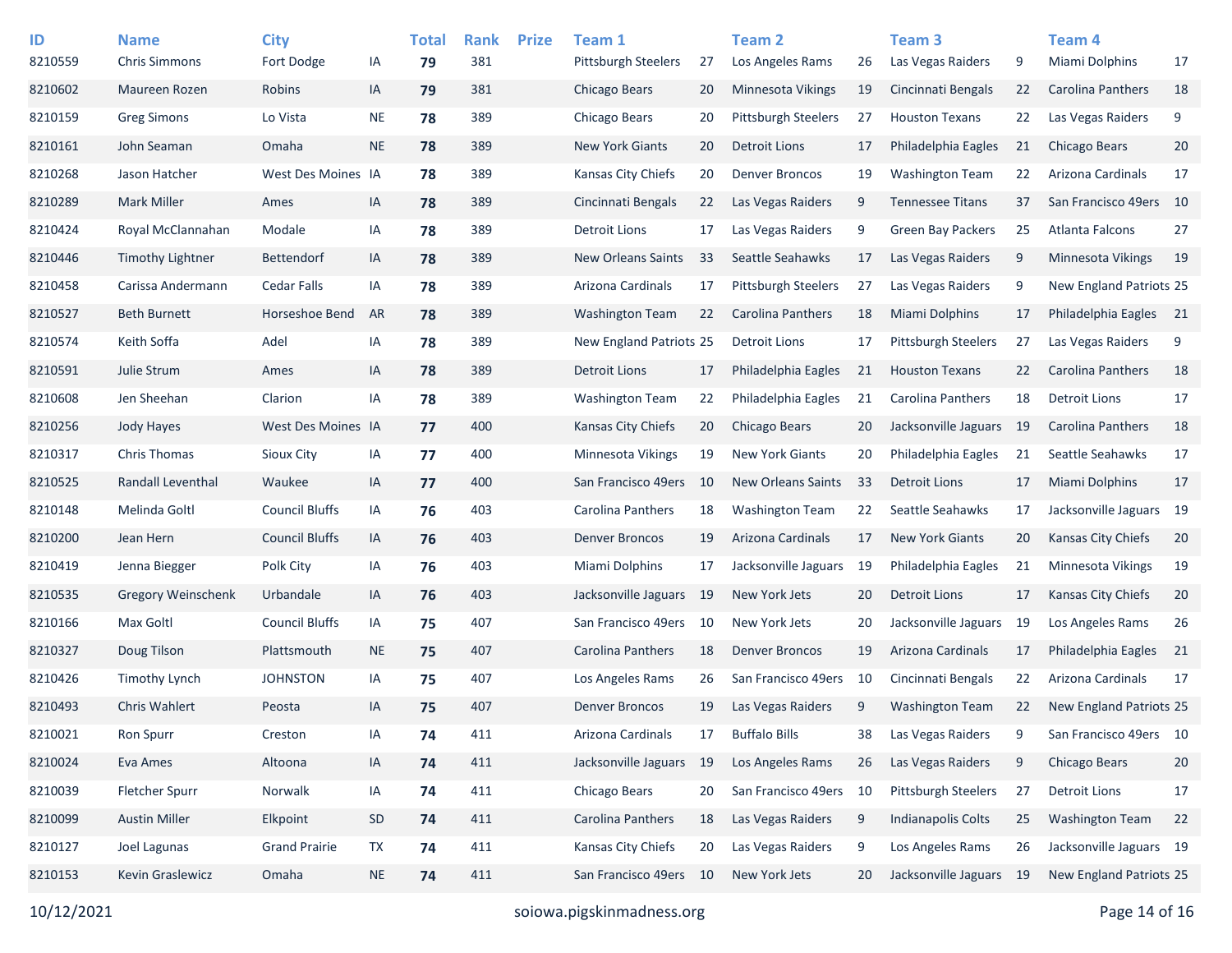| ID<br>8210183 | <b>Name</b><br>Ksthy LeMaster | <b>City</b><br><b>Council Bluffs</b> | IA        | <b>Total</b><br>74 | <b>Rank</b><br>411 | <b>Prize</b> | Team 1<br>Chicago Bears        | 20  | <b>Team 2</b><br>New York Jets | 20   | Team <sub>3</sub><br><b>Detroit Lions</b> | 17  | Team <sub>4</sub><br>Arizona Cardinals | 17 |
|---------------|-------------------------------|--------------------------------------|-----------|--------------------|--------------------|--------------|--------------------------------|-----|--------------------------------|------|-------------------------------------------|-----|----------------------------------------|----|
| 8210355       | <b>Taylor Hall</b>            | Shell Lake                           | WI        | 74                 | 411                |              | Philadelphia Eagles            | 21  | Jacksonville Jaguars           | -19  | Arizona Cardinals                         | 17  | <b>Detroit Lions</b>                   | 17 |
| 8210406       | Stephanie Campbell            | <b>Chagrin Falls</b>                 | OH        | 74                 | 411                |              | Washington Team                | 22  | <b>Carolina Panthers</b>       | 18   | Arizona Cardinals                         | 17  | Seattle Seahawks                       | 17 |
| 8210455       | Jody Erion                    | Farley                               | IA        | 74                 | 411                |              | Kansas City Chiefs             | 20  | Carolina Panthers              | 18   | <b>Miami Dolphins</b>                     | 17  | <b>Denver Broncos</b>                  | 19 |
| 8210470       | <b>Phillip Strekal</b>        | Albany                               | OH        | 74                 | 411                |              | New York Jets                  | 20  | Detroit Lions                  | 17   | Jacksonville Jaguars                      | 19  | Carolina Panthers                      | 18 |
| 8210484       | <b>Terry Main</b>             | urbandale                            | IA        | 74                 | 411                |              | <b>Green Bay Packers</b>       | 25  | San Francisco 49ers            | -10  | <b>Denver Broncos</b>                     | 19  | <b>New York Giants</b>                 | 20 |
| 8210516       | Jeri Lyn Bares                | Oskaloosa                            | IA        | 74                 | 411                |              | Miami Dolphins                 | 17  | <b>Pittsburgh Steelers</b>     | 27   | <b>New York Giants</b>                    | 20  | San Francisco 49ers 10                 |    |
| 8210517       | Jeri Lyn Bares                | Oskaloosa                            | IA        | 74                 | 411                |              | San Francisco 49ers            | 10  | <b>Houston Texans</b>          | 22   | <b>Indianapolis Colts</b>                 | 25  | Seattle Seahawks                       | 17 |
| 8210543       | Elizabeth Beck                | Ames                                 | IA        | 73                 | 425                |              | Miami Dolphins                 | 17  | Las Vegas Raiders              | 9    | New England Patriots 25                   |     | <b>Washington Team</b>                 | 22 |
| 8210606       | <b>Terry Ragaller</b>         | Sergeant Bluff                       | IA        | 73                 | 425                |              | Carolina Panthers              | 18  | Arizona Cardinals              | 17   | <b>Minnesota Vikings</b>                  | 19  | Jacksonville Jaguars 19                |    |
| 8210271       | Crystal Kerr                  | West Des Moines IA                   |           | 72                 | 427                |              | <b>New England Patriots 25</b> |     | San Francisco 49ers            | 10   | Miami Dolphins                            | 17  | New York Jets                          | 20 |
| 8210534       | <b>Gregory Weinschenk</b>     | Urbandale                            | IA        | 72                 | 427                |              | New Orleans Saints             | 33  | <b>New York Giants</b>         | 20   | Las Vegas Raiders                         | 9   | San Francisco 49ers 10                 |    |
| 8210577       | Darrell Conder                | Des Moines                           | IA        | 72                 | 427                |              | Miami Dolphins                 | 17  | <b>Carolina Panthers</b>       | 18   | Arizona Cardinals                         | 17  | Kansas City Chiefs                     | 20 |
| 8210009       | Steve Furtwangler             | Clive                                | IA        | 71                 | 430                |              | New York Jets                  | 20  | <b>Arizona Cardinals</b>       | 17   | Las Vegas Raiders                         | 9   | New England Patriots 25                |    |
| 8210025       | <b>Randy Spurr</b>            | Norwalk                              | IA        | 71                 | 430                |              | Arizona Cardinals              | 17  | Chicago Bears                  | 20   | Miami Dolphins                            | 17  | Seattle Seahawks                       | 17 |
| 8210322       | Mark Huberty                  | Sgt. Bluffs                          | IA        | 71                 | 430                |              | <b>Indianapolis Colts</b>      | 25  | Las Vegas Raiders              | 9    | Chicago Bears                             | 20  | Arizona Cardinals                      | 17 |
| 8210539       | Anthony Hergott               | Columbus                             | <b>NE</b> | 70                 | 433                |              | <b>Denver Broncos</b>          | 19  | Las Vegas Raiders              | 9    | Arizona Cardinals                         | 17  | <b>Indianapolis Colts</b>              | 25 |
| 8210001       | Dennis Christensen            | West Des Moines IA                   |           | 69                 | 434                |              | <b>Houston Texans</b>          | 22  | San Francisco 49ers            | - 10 | <b>Detroit Lions</b>                      | 17  | New York Jets                          | 20 |
| 8210137       | Roger Brown                   | Des Moines                           | IA        | 69                 | 434                |              | San Francisco 49ers            | 10  | <b>Denver Broncos</b>          | 19   | New York Jets                             | 20  | Kansas City Chiefs                     | 20 |
| 8210436       | Suzanne Dittmer               | Des Moines                           | IA        | 69                 | 434                |              | Jacksonville Jaguars           | -19 | <b>Denver Broncos</b>          | 19   | <b>Houston Texans</b>                     | 22  | Las Vegas Raiders                      | 9  |
| 8210570       | Jean Wulf                     | Davenport                            | IA        | 69                 | 434                |              | New York Jets                  | 20  | <b>Denver Broncos</b>          | 19   | Las Vegas Raiders                         | 9   | Philadelphia Eagles                    | 21 |
| 8210020       | Gerry Swartbough              | Norwalk                              | IA        | 66                 | 438                |              | San Francisco 49ers            | 10  | Jacksonville Jaguars           | -19  | Seattle Seahawks                          | 17  | <b>Kansas City Chiefs</b>              | 20 |
| 8210302       | Marc Hein                     | <b>Sioux City</b>                    | IA        | 66                 | 438                |              | <b>Detroit Lions</b>           | 17  | Minnesota Vikings              | 19   | <b>New York Giants</b>                    | 20  | San Francisco 49ers 10                 |    |
| 8210544       | Elizabeth Beck                | Ames                                 | IA        | 66                 | 438                |              | <b>Carolina Panthers</b>       | 18  | Chicago Bears                  | 20   | Las Vegas Raiders                         | 9   | <b>Minnesota Vikings</b>               | 19 |
| 8210599       | Joseph Mckenna                | Des Moines                           | IA        | 65                 | 441                |              | Las Vegas Raiders              | 9   | <b>Houston Texans</b>          | 22   | Miami Dolphins                            | 17  | Seattle Seahawks                       | 17 |
| 8210325       | <b>Brad Bollinger</b>         | Sioux City                           | IA        | 63                 | 442                |              | <b>Houston Texans</b>          | 22  | Las Vegas Raiders              | 9    | San Francisco 49ers                       | -10 | Cincinnati Bengals                     | 22 |
| 8210445       | Michelle Nelson               | Polk Clty                            | IA        | 63                 | 442                |              | <b>Detroit Lions</b>           | 17  | Las Vegas Raiders              | 9    | Chicago Bears                             | 20  | Seattle Seahawks                       | 17 |
| 8210587       | Sean Atwater                  | West Burlington                      | IA        | 63                 | 442                |              | New England Patriots 25        |     | Minnesota Vikings              | 19   | Las Vegas Raiders                         | 9   | San Francisco 49ers 10                 |    |
| 8210594       | <b>Richard Fitch</b>          | Ames                                 | IA        | 63                 | 442                |              | Las Vegas Raiders              | 9   | Detroit Lions                  | 17   | Carolina Panthers                         | 18  | <b>Denver Broncos</b>                  | 19 |
| 8210214       | Dana Schott                   | <b>Council Bluffs</b>                | IA        | 62                 | 446                |              | Jacksonville Jaguars 19        |     | Arizona Cardinals              | 17   | Las Vegas Raiders                         | 9   | Seattle Seahawks                       | 17 |
|               |                               |                                      |           |                    |                    |              |                                |     |                                |      |                                           |     |                                        |    |